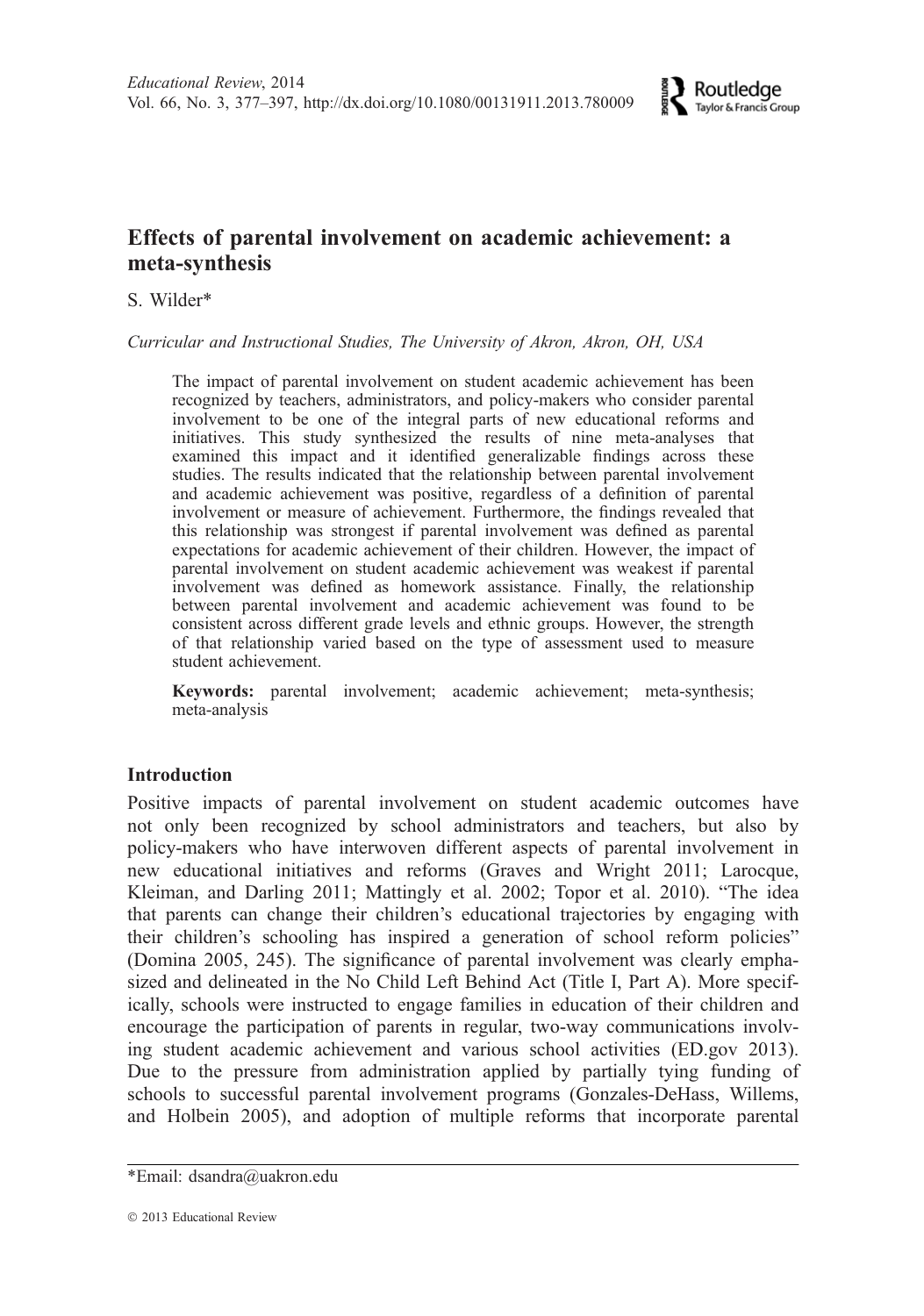involvement as one of their integral parts, schools across the United States have been working on designing and implementing various parental involvement initiatives in the hope of improving student academic performance.

Basing the development of such initiatives on a strong research foundation is imperative, especially considering the amount of resources dedicated to parental involvement programs across the nation (Domina 2005; Shaver and Walls 1998). However, providing the best empirical evidence for purposes of informing policy or practice is not an easy task. The abundance of research on parental involvement makes it difficult for policy-makers to distinguish between individual studies and objectively select the high-quality research to serve as the basis of their decisions (Andrews and Harlen 2006). The issue of a wide range of research on parental involvement, reflected in different study methodologies, sampling processes, research questions, and findings, can benefit from various research synthesis methods (Andrews and Harlen 2006; Barnett-Paige and Thomas 2009; Suri and Clarke 2009). The qualitative and quantitative research syntheses can effectively "match the existing research to the requirements of policy-makers and practitioners" (Andrews and Harlen 2006, 288), ensuring that the resources are dedicated to the appropriate parental involvement initiatives.

# Parental involvement

A lack of consensus regarding parental involvement begins with a definition of the construct, and the fact that "despite its intuitive meaning, the operational use of parental involvement has not been clear and consistent" (Fan and Chen 2001, 3). Definitions vary from inclusive, such as the one given by Grolnick and Slowiaczek (1994, 238) who define parental involvement as "the dedication of resources by the parent to the child within a given domain" and Larocque, Kleiman, and Darling (2011, 116) who state that "family involvement can be generally defined as the parents' or caregivers' investment in the education of their children", to more specific ones that perceive parental involvement as "parents' behaviors in home and school setting meant to support their children's educational progress" (El Nokali, Bachman, and Votruba-Drzal 2010, 989). In some studies, however, researchers choose to avoid a general definition of parental involvement and instead they focus on specific types of the involvement exhibited by parents (Kohl, Lengua, and McMahon 2000).

It is believed that the relationship between parental involvement and academic achievement is impacted by various factors. Some of the most prominent, and thus most frequently investigated factors, include ethnicity, prior achievement, and socioeconomical status (Kohl, Lengua, and McMahon. 2000). Therefore, research studies that manage to control for the effect of some of these variables, although rare, are valuable and able to provide a more realistic picture of the effect of parental involvement on student achievement. For example, after controlling for child's ability, socio-economical status, and ethnicity, Zellman and Waterman's (1998) findings indicated a significant positive correlation between parental in-school involvement and student reading scores. Additionally, after controlling for children's intelligence, Topor et al. (2010) argued that parental involvement was significantly related to academic performance and children's perception of cognitive competence. It should be noted that in this particular study parental involvement was measured by teachers' perceptions of positive attitudes parents might have had toward their children's education, teachers, and schools. It did not, however, take into account any parental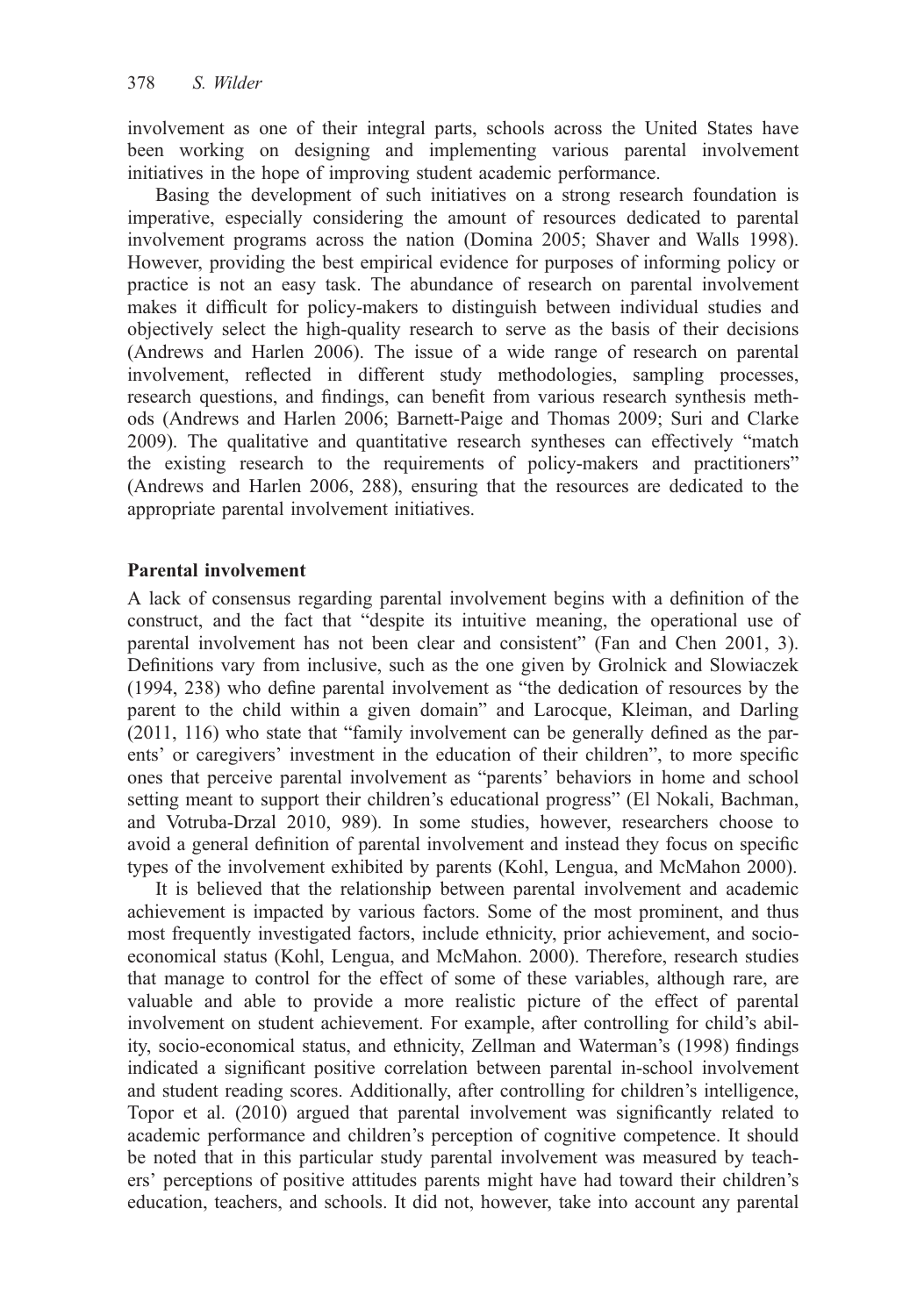involvement in school or at home, hence casting a shadow of doubt on validity of the results. Similar concerns were raised regarding Izzo et al.'s (1999) study results that indicated that parental involvement was a significant predictor of student academic achievement. The problem arose when some of the reported significant correlations became non-significant once the previous student performance was controlled. These studies are just a few examples indicating that, as is often the case with complex phenomena, the findings related to parental involvement are frequently full of inconsistencies.

Literature searches using the keywords "parental involvement" and "academic achievement" yield thousands of entries, many of them representing scholarly research of the effects of parental involvement on academic achievement of children at various levels of education. To summarize and yield more generalizable results regarding the relationship between parental involvement and student academic achievement, numerous meta-analyses were conducted over the past two decades. Although the overall goals of these meta-analyses aligned, their findings differed, confirming the need for a systematic research review of these results.

#### Purpose of the study

The purpose of this study was to synthesize the results of meta-analyses that examined the impact of parental involvement on student academic achievement, and identify any generalizable findings across the meta-analyses regarding the relationship between these two constructs. The following research question was considered:

- (1) What findings regarding the relationship between parental involvement and student academic achievement are supported by the majority of meta-analyses included in the meta-synthesis?
- (2) However, parental involvement is a complex concept that encompasses various components, such as participation in school activities, homework assistance, and academic expectations for children. In addition to multiple definitions of parental involvement, various assessments of academic achievement could also present problems during the synthesis stage of the study that would challenge the usefulness of the findings (Andrews and Harlen 2006). To address these concerns, we considered two subsidiary research questions: Do different definitions of parental involvement contribute to the inconsistencies in the findings of meta-analyses with regard to the impact of parental involvement on student academic achievement?
- (3) Do various measures of academic achievement contribute to the inconsistencies in the findings of meta-analyses with regard to the impact of parental involvement on student academic achievement?

#### Methodology

In order to address the research questions, we conducted a qualitative research synthesis of studies that focused on the relationship between parental involvement and student academic achievement. The qualitative research synthesis methodology encompasses various approaches to integrate findings from qualitative research evidence (Major and Savin-Badin 2010). One of the earliest and most notable approaches is meta-ethnography, introduced by Noblit and Hare in 1988.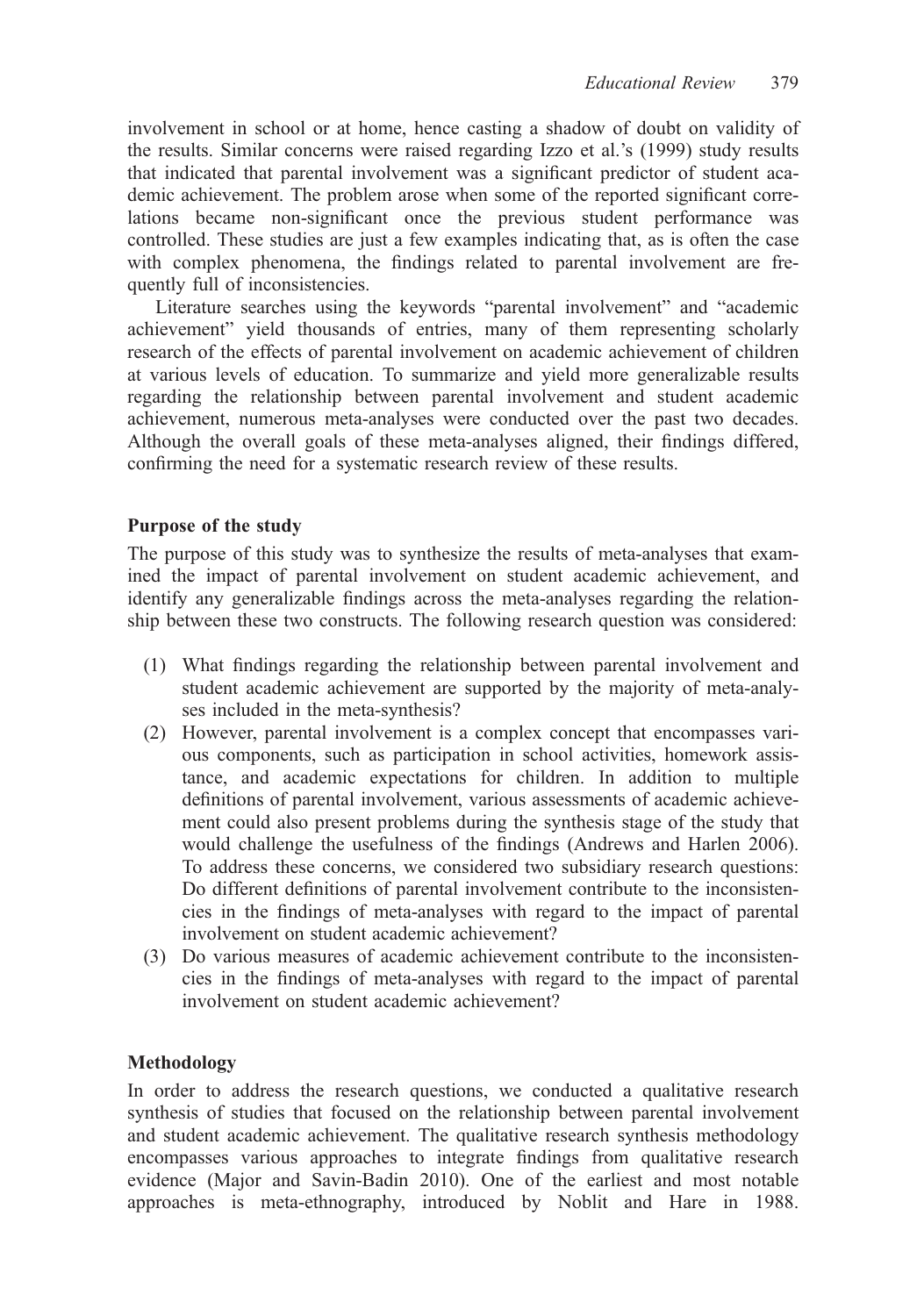Meta-ethnography synthesizes the findings of linked ethnographies by utilizing a particular method of synthesis, called reciprocal translational analysis (RTA). This method involves translation of concepts from one study into the other, eventually resulting in evolution of findings with greater explanatory power (Barnett-Page and Thomas 2009).

In addition to the early approaches for synthesizing qualitative research, such as meta-ethnography, other methods have since been developed (Major and Savin-Badin 2010; Walsh and Downe 2005). One of these relatively new methods is meta-synthesis. Meta-synthesis is an interpretive, rather than an aggregating method that aims to integrate the findings from qualitative studies that examined the same or closely related topic (Walsh and Downe 2005; Zimmer 2006). Although the term meta-synthesis is generally associated with the analysis of qualitative research, there has also been an expansion of units of analysis for meta-synthesis from only qualitative studies to studies that utilize quantitative research designs (Strobel and van Barneveld 2009). With that in mind, we decided to limit the range of our units of analysis to include only meta-analyses that investigate the relationship between parental involvement and student academic achievement.

The scope of meta-synthesis remains open to interpretation of researchers employing this technique. However, selecting an appropriate scope is crucial, because this process determines the transferability of the findings of the meta-synthesis (Walsh and Downe 2005). In this meta-synthesis, we opted for a broader scope for the analysis. This decision was primarily guided by the fact that the studies investigating parental involvement and its impact on student academic achievement, maintained a broad scope themselves. The differences in definitions of parental involvement, measurements of academic achievement, and student populations examined, were significant in these studies. Therefore, a more precise scope would have risked eliminating some of the findings from the meta-synthesis.

In order to decide what studies should be included in the meta-synthesis, we followed the most commonly adopted approach that allowed for inclusion of studies by different investigators in a related field (Walsh and Downe 2005). The search of major databases, such as Academic Search Complete, Psych Info, Sociological Abstracts, Education Research Complete, and ERIC, using the keywords "parental involvement" and "meta-analysis", revealed 39 studies. The date of publication remained open for the initial search. However, the intent was to analyze meta-analyses conducted during the past two decades. This resulted in eliminating one paper published in the early 1980s. The initial examination consisted of reviewing abstracts to ensure that the papers indeed reported results of meta-analyses regarding the relationship between parental involvement and academic achievement. Furthermore, in order to ensure that the studies had a sufficient methodological rigor, only studies that were published in peer-reviewed journals were considered. The studies that did not meet these minimum criteria were eliminated from the analysis, resulting in only nine studies.

Among the nine selected studies, four were conducted by one investigator (Jeynes 2003, 2005, 2007, 2012). Although the purpose of including studies by various researchers was to allow for the analysis of multiple perspectives, it was our belief that having four studies performed by a single investigator would not introduce a notable, if any, bias to the synthesized findings. This decision was primarily based on Walsh and Downe's belief that the synthesis of only one investigator's findings "acknowledges this central tenet of constructed knowledge"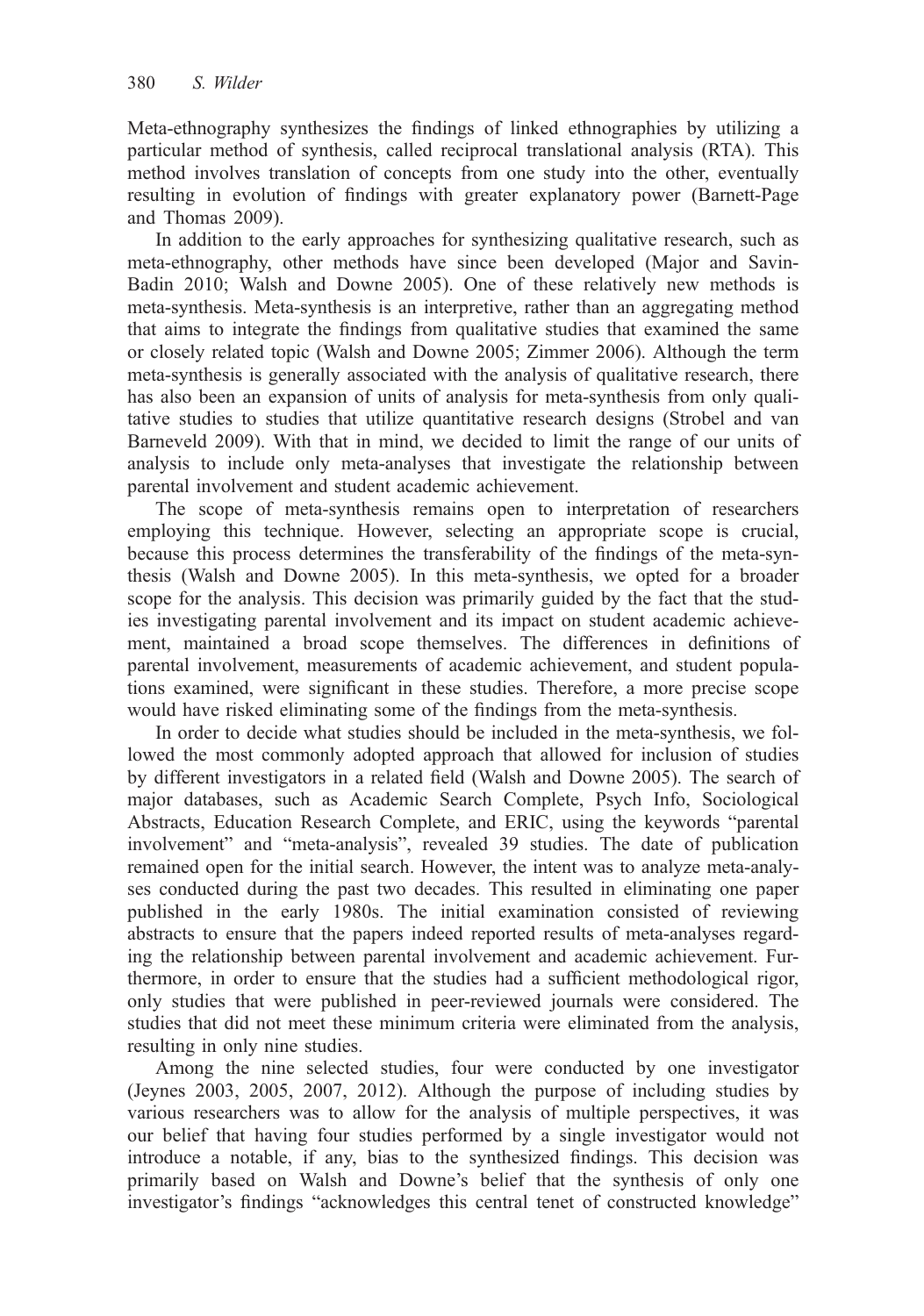(2005, 207). Furthermore, as these four studies spanned over almost a decade and all of them investigated the relationship between parental involvement and student academic achievement, the synthesis of their findings would allow us to view the four studies as a single, longitudinal study (Major and Savin-Badin 2010).

#### Details on meta-analyses

The process of meta-synthesis begins with examining each unit of analysis (Walsh and Downe 2005), in this case, meta-analyses. The following is the summary of the nine studies selected for the meta-synthesis. Each overview provides a purpose of the meta-analysis, research questions guiding it, definition of parental involvement, measure of academic achievement, and results. It needs to be noted that only those research questions that pertained to the goals of this meta-synthesis were included in the summary.

#### Fan and Chen's (2001) meta-analysis

The purpose of Fan and Chen's (2001) meta-analysis was to conduct a quantitative synthesis of the literature examining the empirical relationship between parental involvement and student academic achievement. Their focus was on experimental studies that explored the bivariate relationship between parental involvement and academic achievement. Their aim was to determine the strength of the general relationship between the two constructs. While the search of ERIC and PSYCHLIT databases revealed hundreds of papers relevant to their topic of interest, many of them reporting empirical findings, Fan and Chen (2001) selected only 25 studies for their final analysis. These 25 studies were the only ones that included sufficient information needed to obtain Pearson correlation coefficients between the parental involvement indicators and the achievement outcome variables.

The definitions for parental involvement were grouped into several broad dimensions, indicating an inconsistent interpretation of this term in the literature. These dimensions included parent–child communication, home supervision, educational aspirations for children, and school contact and participation. Definitions of academic achievement also varied across the studies. These definitions were grouped into overall grades (such as grade point average), test scores, and grade promotion versus retention.

The results of the meta-analysis indicated that the relationship between parental involvement and academic achievement should not be generalized across different definitions of parental involvement, or different areas of academic achievement. It should, however, be generalized across the different measures of academic achievement. A deeper investigation revealed a stronger relationship between parental involvement and academic achievement if the measure of the latter was more general, such as grade point average or combined grades in several academic areas. The average correlation coefficients were significantly lower if the achievement was measured in specific areas, such as math or reading. Regarding the type of parental involvement, the findings implied that parental aspiration and expectation for educational achievement had a significantly stronger relationship with academic achievement than parents' supervision of children at home (e.g. regulating time spent doing homework and/or watching television, providing home surroundings conducive to studying, and making sure that children come home after school).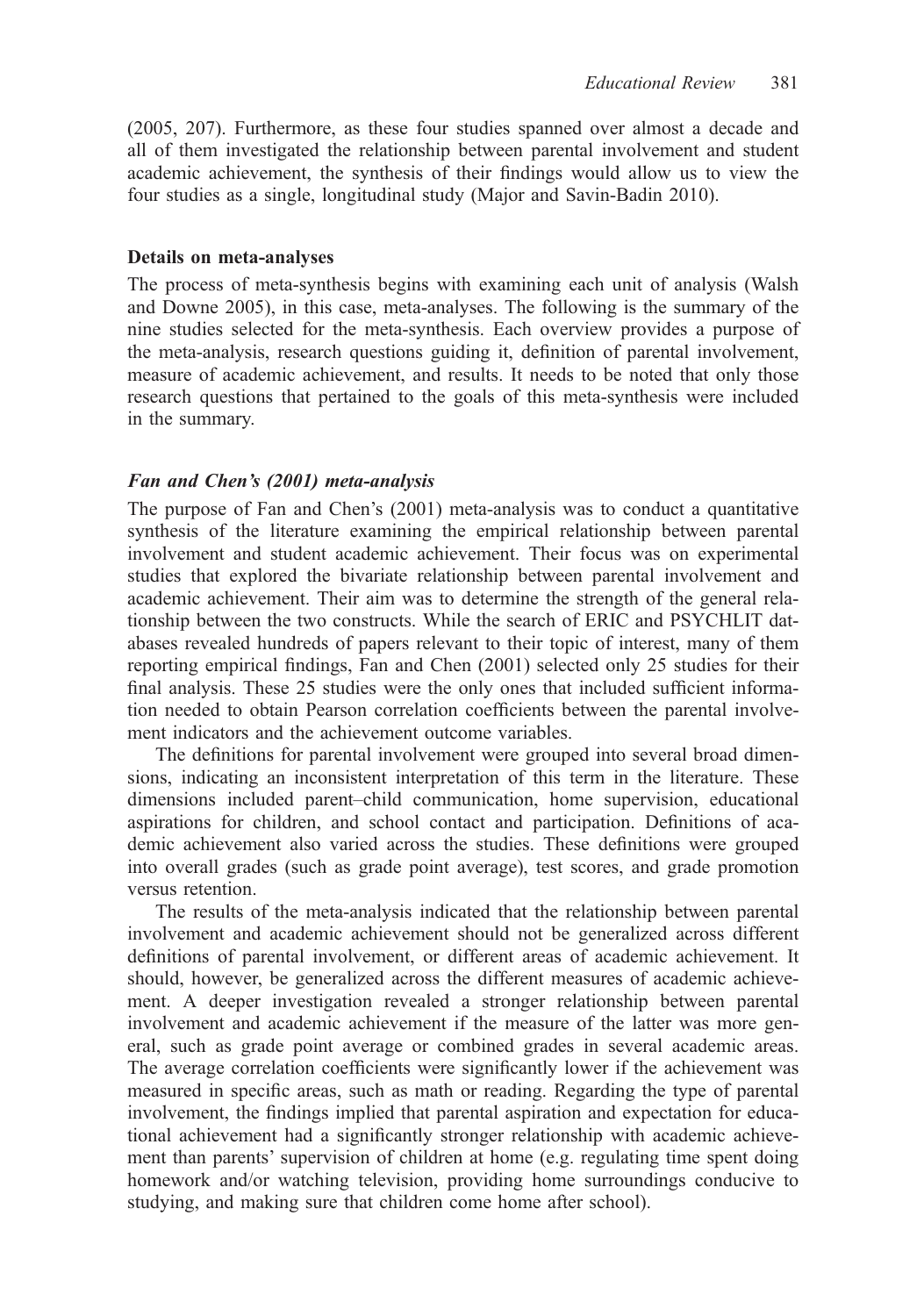#### Jeynes' (2003) meta-analysis

Jeynes (2003) focused on studies examining the effects of parental involvement on academic achievement of children in K-12 grades. Major social science research databases were searched to reveal 26 studies identified for the inclusion in this meta-analysis However, only 20 studies had a sufficient amount of quantitative data needed to be included in the study.

The purpose of this meta-analysis was to determine overall effects of parental involvement on academic achievement of minority students. Jeynes (2003) was also interested in the specific components of parental involvement and their individual impact on academic achievement. These components, which seemed to be defining characteristics of parental involvement reported by the examined studies, included parental expectations for the academic success of children, the extent to which parents communicated with their children about school, checking children's homework, attending school functions, and enforcing rules regarding school and leisure activities. Academic achievement was measured by overall grades (grade point average), standardized tests, and teacher rating scales which reflected teacher's evaluation of students' academic behavior and attitudes.

The findings of Jeynes' (2003) meta-analysis indicated that all measured components of parental involvement had a significant positive impact on academic achievement, regardless of the ethnicity of students and type of academic achievement measures. Interestingly, although impacted by parental involvement, grade point average seemed to have the least effect size compared to the other measures of academic achievement. This implied that parental involvement had the greatest impact on the other measures, which mainly consisted of teacher ratings. This may be explained by the belief that teachers' evaluations of students' performance and attitudes may be affected by "teacher perceptions of the level of cooperation exhibited by the child and the family as a whole" (Jeynes 2003, 213).

# Jeynes' (2005) meta-analysis

In his later meta-analysis, Jeynes (2005) focused on the effects of parental involvement on urban elementary school children. The following research questions, pertinent to this meta-synthesis, were considered: To what degree is parental involvement associated with higher levels of school achievement among urban students? What aspects of parental involvement help those students the most? Does the relationship between parental involvement and academic achievement hold across race and gender groups? Furthermore, this study investigated the effects of parental involvement across various measures of academic achievement.

The studies included in this meta-analysis were published or unpublished quantitative studies that employed the experimental research design and subsequently reported sufficient statistical information necessary to determine effect sizes. Among more than 5000 identified national and international papers on parental involvement, only 50 studies quantitatively examined the relationship between parental involvement and academic achievement of urban elementary students. Among these 50 studies, 41 met all the required criteria to be included in the meta-analysis.

Academic achievement was measured by grades, standardized tests, teacher rating scales (emphasizing academic behaviors and attitudes), and an overall measure of all components of academic achievement combined. Based on the studies included in his meta-analysis, Jeynes (2005) defined parental involvement as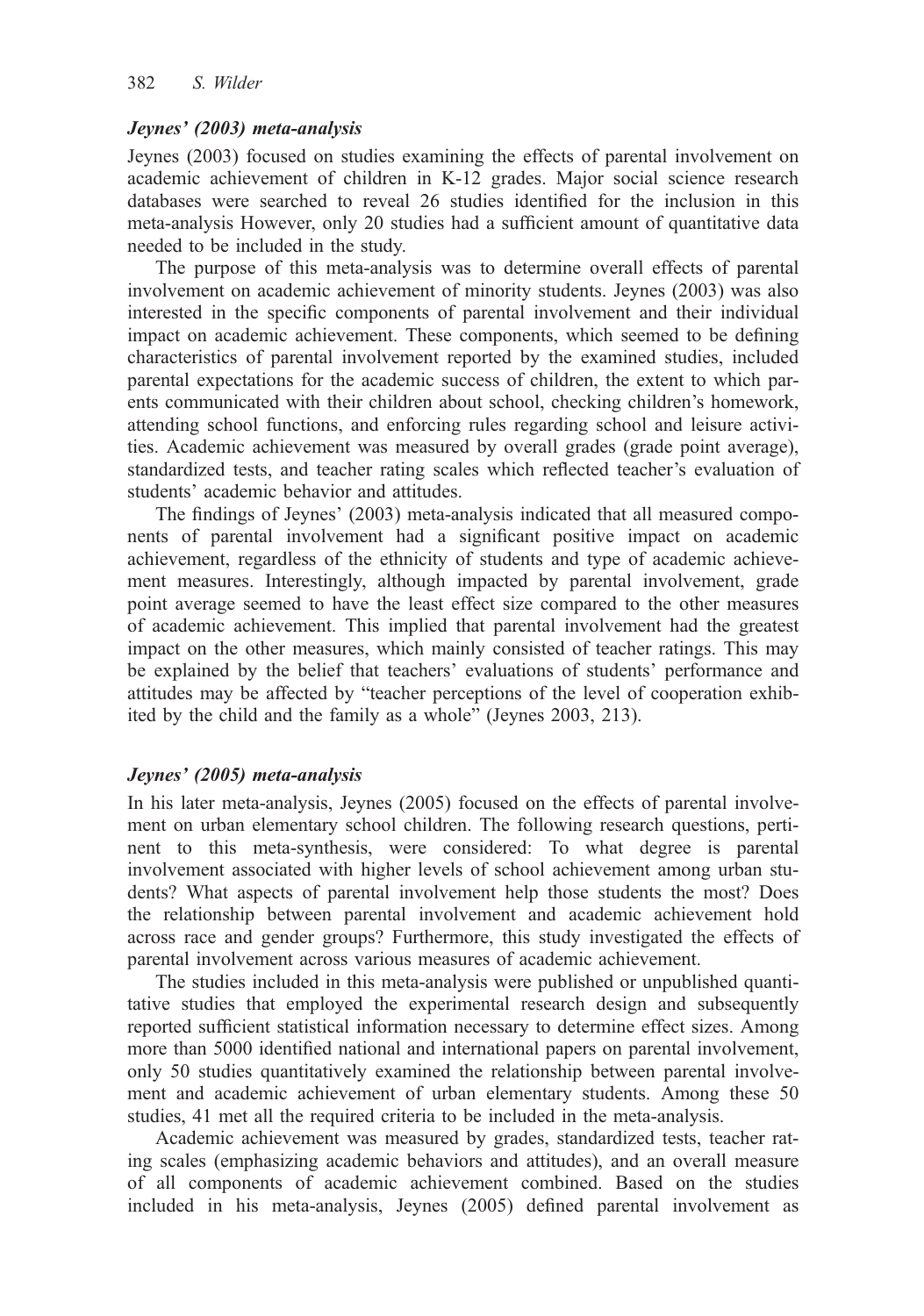parental participation in the educational processes and experiences of their children. Parental involvement included general and specific components. These components were defined in individual studies and were distinguished from the following characteristics of parental involvement: communication between parents and children regarding school activities, parental expectations of students' academic achievement, reading regularly with children, attending and participating in school activities, and having supportive and helpful parenting style.

The findings of this meta-analysis indicated a strong relationship between parental involvement and academic achievement among urban students regardless of their gender or ethnicity. Although all aspects of parental involvement were related to academic achievement, parental expectations and parenting style were found to have the strongest impact. Attending school functions, establishing household rules, and checking homework did not necessarily yield the statistically significant effect sizes. The impact of parental involvement on academic achievement was statistically significant regardless of the measure of achievement. This relationship between parental involvement and academic achievement, however, was the weakest when academic achievement was measured by standardized tests. Other relationships, such as the ones between parental involvement and grades, or parental involvement and teacher ratings, were positive and significant.

#### Erion's (2006) meta-analysis

Erion (2006) focused on specific type of parental involvement: learning activities at home. More specifically, the purpose of this meta-analysis was to determine the impact of parent tutoring on student academic achievement. Although Erion's (2006) interest was not limited to specific disciplines or subject area, all the studies examined in this analysis focused on either math, reading, or spelling. Erion (2006) considered two types of measures of academic achievement: curricular (researcher designed criterion-referenced instruments) and standardized (norm-referenced) tests. The research questions, pertaining to this meta-synthesis, included: What is the general effectiveness of parent tutoring? Is the outcome of parent tutoring related to grade level, skill area, and measure of academic achievement?

The literature included in this meta-analysis consisted of published and unpublished papers, dissertations, and theses that examined the impact of parent tutoring on student academic achievement. Total of 37 studies were selected for inclusion based on the type of parental involvement (parent or family member tutoring children), sample (school age children), research design (single-subject design or group-design with sufficient amount of quantitative information reported), and their language (English). The search of major databases, such as ERIC, PsycINFO, and Dissertation Abstracts Online, suggest that some of the analyzed studies could have been conducted outside of the United States.

The findings indicated that parent tutoring positively affected academic achievement. Furthermore, the results revealed that the impact of parent tutoring on achievement did not vary based on the length of tutoring period or any written instructions or modeling that the parents may have been provided with. The impact did, however, depend on the duration of training sessions some parents participated in prior to providing tutoring to their children. The strong relationship between academic achievement and this specific type of parental involvement was not found to be affected by grade level of children, nor the skill area in which children received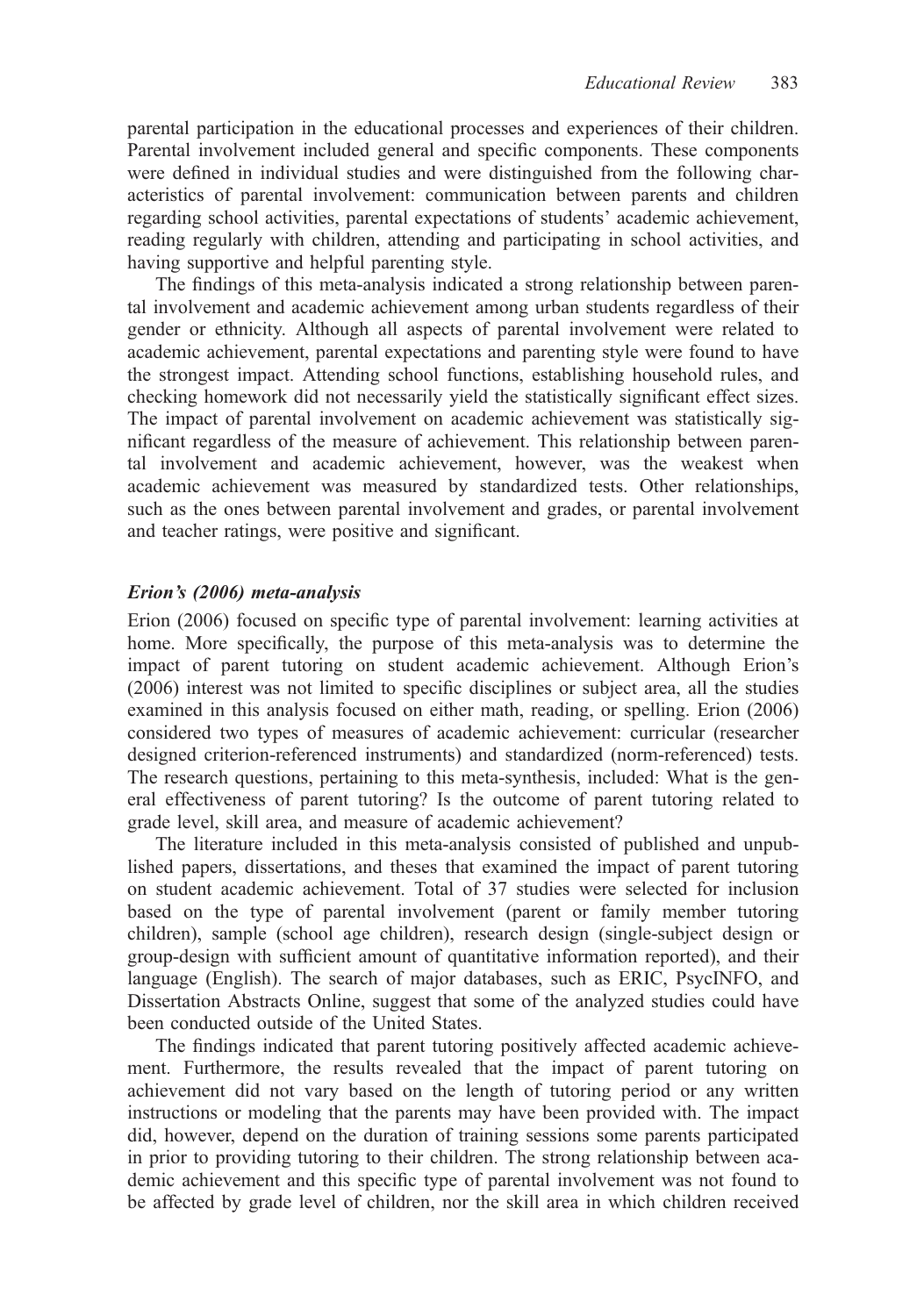tutoring. Furthermore, the impact of tutoring was evident regardless of the type of assessment used to measure the achievement.

# Jeynes' (2007) meta-analysis

Jeynes (2007) reviewed the literature focused on the effects of parental involvement on urban secondary school children's academic achievement. Total of 25 major social science research databases, such as PsycINFO, Dissertation Abstract International, and Wilson Periodicals, were searched for relevant studies. This search resulted in 52 studies that contained sufficient quantitative information needed for meta-analysis. The research questions, pertaining to this meta-synthesis, included: How does parental involvement impact academic achievement among urban students? What aspects of parental involvement help students the most? Does the relationship between parental involvement and academic achievement hold across the racial groups?

Jeynes (2007) defined parental involvement as parental participation in the educational processes and experiences of their children. More specifically, parental involvement consisted of parental expectations of academic achievement, attendance and participation in school activities, communication between parents and children with regard to school activities, checking homework, and parental style. Furthermore, Jeynes (2007) identified general and specific parental involvement, defined by different researchers and distinguished from the components of parental involvement mentioned earlier. For the purpose of the meta-analysis, academic achievement was measured by an overall measure of all components of academic achievement combined, grades, standardized tests, and teacher rating scales (emphasizing student academic behaviors and attitudes).

The results indicated that parental involvement positively impacted academic achievement regardless of ethnicity of children. The component of parental involvement that had the strongest positive relationship with academic achievement was parental expectations. Other parental involvement components had various effects on achievement, depending on the measure of academic outcomes. For example, parental attendance and participation in school activities had no statistically significant impact on overall academic achievement, but they did impact grades and teacher rating scales. Although positively related to student academic achievement, family communications about school and enforcing household rules did not have statistically significant impacts. Finally, Jeynes (2007) demonstrated that parental involvement was a better predictor of achievement at the elementary school level than it was at the secondary school level.

# Senechal and Young's (2008) meta-analysis

The goal of Senechal and Young's (2008) meta-analysis was to examine the relationship between parental involvement and the acquisition of literacy from kindergarten to third grade. The acquisition of literacy refers to the early literacy behaviors of children in grades K-3. For the purpose of this meta-analysis, parental involvement was defined as parent–child home activities that were designed to improve children's literacy. More specifically, these included parents reading to their children, parents listening to their children read, and parents completing literacy exercises with their children. Research questions in this meta-analysis included: Will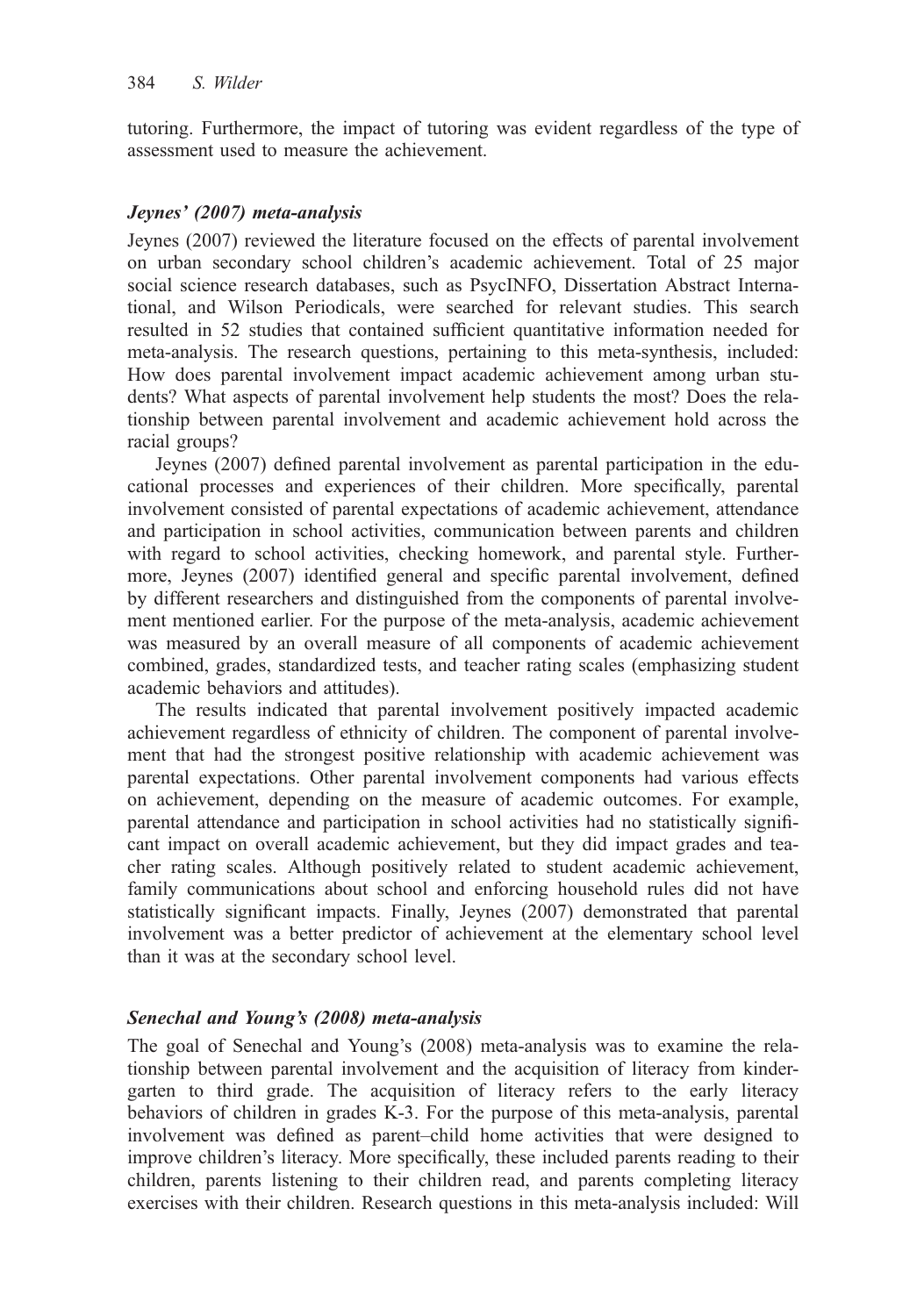involving parents in children's literacy acquisition result in better achievement outcomes? What type of parental involvement will improve children's literacy acquisition, if any?

In order to determine a causal relationship between parental involvement and academic achievement, which in this meta-analysis was measured by reading acquisition, only studies that had experimental or quasi-experimental design were included. After the extensive research of major databases, Senechal and Young (2008) selected 13 articles that met the inclusion criteria and were published in peer-review journals. One of these studies was conducted in Australia, one in UK, and the remaining studies were carried out in the United States. Overall results of this meta-analysis indicated that parental involvement positively influenced reading acquisition. However, examining different types of parental involvement produced different findings. In particular, training parents to teach their children to read proved to be more effective than training parents to listen to their children read, although both interventions had a statistically significant impact on achievement. Parents reading to their children, however, did not seem to have an effect on reading acquisition. The impact of parental involvement on academic achievement did not vary with the length of intervention nor was it affected by the existence of supportive feedback provided to parents. Finally, the findings were consistent across the grades, reading level of children, and socio-economic status.

#### Patall, Cooper, and Robinson's (2008) meta-analysis

Patall, Cooper, and Robinson's (2008) focused on studies that examined the relationship between parental involvement in homework and academic achievement. Therefore, for the purpose of their meta-analysis, parental involvement was defined as parents assisting children with homework. Academic achievement was measured by standardized tests, non-standardized achievement tests, class grades, homework grades, homework completion rate, student study habits and skills, student attitudes and parent attitudes toward school, homework, or subject, parent competency beliefs, or student conduct. Pattal, Cooper, and Robinson excluded the studies conducted outside of the United States and Canada, as well as the studies that did not focus on K-12 student population.

The authors examined 14 studies that manipulated parental homework involvement by providing training to parents. The findings indicated a lack of statistically significant effects of parent training for homework involvement on student achievement, regardless of the measure of achievement, subject matter, type or duration of training. The only moderator of this effect was grade level of children, which indicated a stronger effect in earlier grades. Parent training for homework involvement did appear to have a significant positive impact on homework completion rate and frequency of having problems with homework assignments. Interestingly, the findings also revealed poorer attitudes toward homework for students whose parents received training for homework involvement.

Overall, there was a weak and small correlation between parental involvement in homework and academic achievement. One of the provided explanations of this particular finding emphasized a potential bidirectional relationship between the two constructs, with poor achieving students requiring more parental involvement in homework. Furthermore, the correlations between parental involvement in homework and achievement were only present for elementary school students,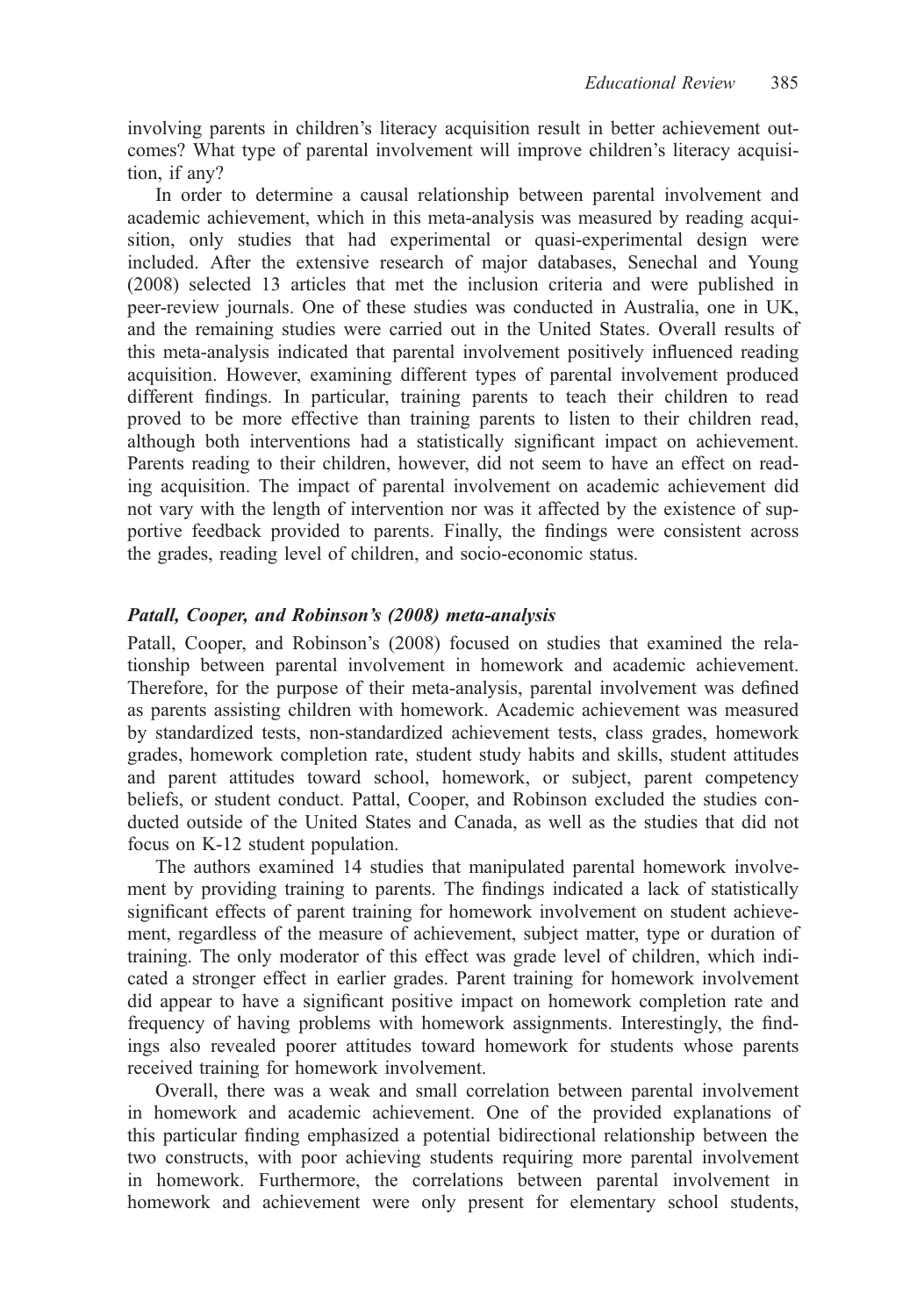indicating that middle school students may not benefit from this type of parental involvement.

Although the overall effects of parental homework involvement on academic achievement were not significant, some of the components of parental involvement in homework did have a strong, positive impact. For example, enforcing rules regarding the homework (when and where it should be done) and providing direct aid to children had strong relationships with academic achievement. However, merely monitoring homework completion had a negative impact on homework completion rates. Finally, regarding the subject matter that parents provided tutoring for, the findings of the meta-analysis indicated positive, although non-significant, effects in verbal subject matter, and revealed contradictory outcomes in mathematics, therefore indicating a need for further research.

#### Hill and Tyson's (2009) meta-analysis

The purpose of Hill and Tyson's (2009) meta-analysis was to determine the extent to which parental involvement was positively associated with academic achievement in middle school and which types of parental involvement had the strongest impact on achievement. Additionally, the authors examined the differences between African American and European American students with regards to this impact.

In order to be included in the meta-analysis, the studies were required to be empirical reports on the effect of parental involvement on academic achievement of students in middle school. The studies were published from 1985 to 2006, and they had to include reports of effect sizes or sufficient information for calculating effect sizes. They also had to contain specific definitions of parental involvement and academic achievement. A comprehensive review of literature revealed 50 studies that met the criteria for inclusion.

Parental involvement was defined specifically in each study and included communicating with children about school, communicating with school, attending and participating in school activities, involvement at home, parental expectations regarding academic achievement, and parental attitudes toward education. Academic achievement was measured by course grades, grade point averages, test scores, and placement in advanced courses.

Overall, the results of meta-analysis indicated a positive relation between parental involvement and academic achievement in middle school. Academic socialization (which included parents' expectations for children academic achievement, parents fostering academic aspirations in children, discussing learning strategies, and planning for children's academic future) was found to have the most significant impact on achievement during middle school. A weaker, but still significant positive relationship was present between school-based involvement and academic achievement. Additionally, different types of home-based involvement had various effects on achievement. In particular, assisting children with homework did not have a significant impact, but home activities that provided appropriate structure, environment, and material conducive to learning, did have the significant positive effect on academic achievement. Finally, the findings indicated that the relationship between parental involvement and academic achievement was positive for African Americans and European Americans, but was shown to be stronger for European American students.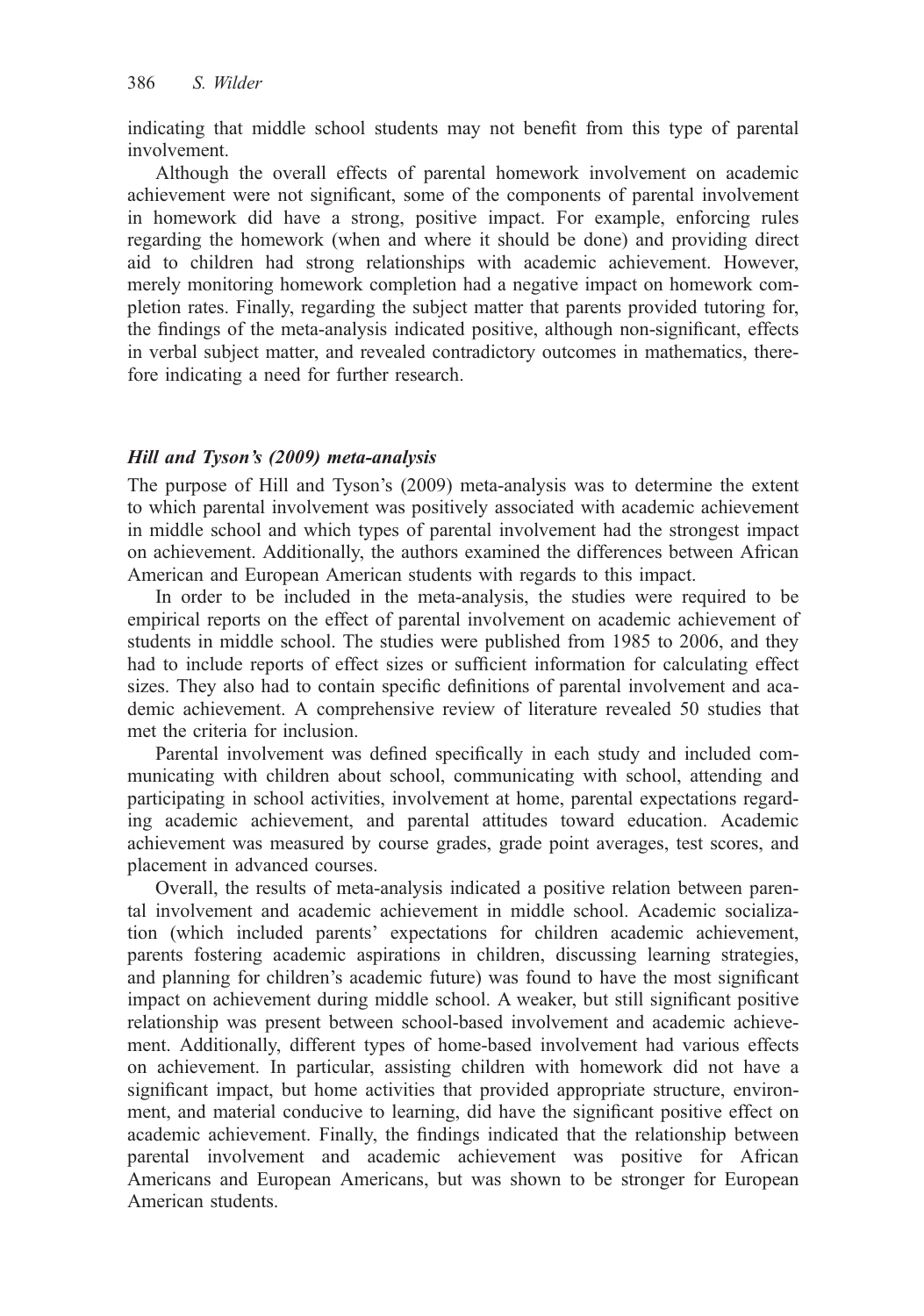#### Jeynes' (2012) meta-analysis

The purpose of Jeynes' (2012) meta-analysis was to investigate if parental involvement programs were effective. Furthermore, the goal was to determine what specific types of parental involvement positively impacted academic achievement. Parental involvement programs were defined as school sponsored initiatives that required or encouraged parental participation. In this meta-analysis, overall parental involvement was defined as parental participation in the educational process and experiences of their children. The specific types of parental involvement were based on the parental involvement programs examined in each study. Parental involvement programs included "shared reading program" (encouraging parents to read with their children), "emphasized partnership program" (designed to help parents and teachers collaborate with one another in attempt to improve children's academic outcomes), "checking homework program", "communication between parents and teachers program", Head Start program, and English as a second language (ESL) teaching program. Academic achievement was measured by standardized assessments (such as standardized test scores) and non-standardized measures (for example, grade point average and teachers rating).

Two research questions were posed in this meta-analysis: Do parental involvement programs positively influence pre-K to 12th grade students? What types of parental involvement programs help students the most? Both published and unpublished quantitative studies that were identified by employing various national and international search engines were considered for this analysis. The studies had to include sufficient information to determine effect sizes. There were 51 studies that met the required criteria and that examined the relationship between parental involvement programs and the academic achievement in pre-K to 12th grade.

Overall, the results indicated that there was a positive relationship between parental involvement programs and the academic success of students. The findings were significant across school grades. The impact of parental involvement programs on academic achievement was stronger when achievement was measured by standardized assessments rather than the non-standardized achievement tests. The relationship between the length of the parental involvement programs and their effectiveness was positive, but not statistically significant. Examining specific parental involvement programs revealed that "shared reading program" was the most effective with regards to academic outcomes. The positive impact was also seen with the "emphasized partnership program". Although the "checking homework program" yielded statistically significant results, these results were the weakest ones of all. The Head Start program and ESL teaching were not found to have statistically significant effect on student academic achievement, although the overall trends were positive.

# Analysis

The review of selected studies for a meta-synthesis needs to be followed by an identification of the key concepts and relations in each reviewed study (Walsh and Downe 2005). Often referred to as a "compare and contrast exercise", this step in meta-synthesis provides the first organizational funnel that aims to reveal relationships between the analyzed studies and eventually produce more generalizable findings. The two major constructs examined in this study were parental involvement and academic achievement.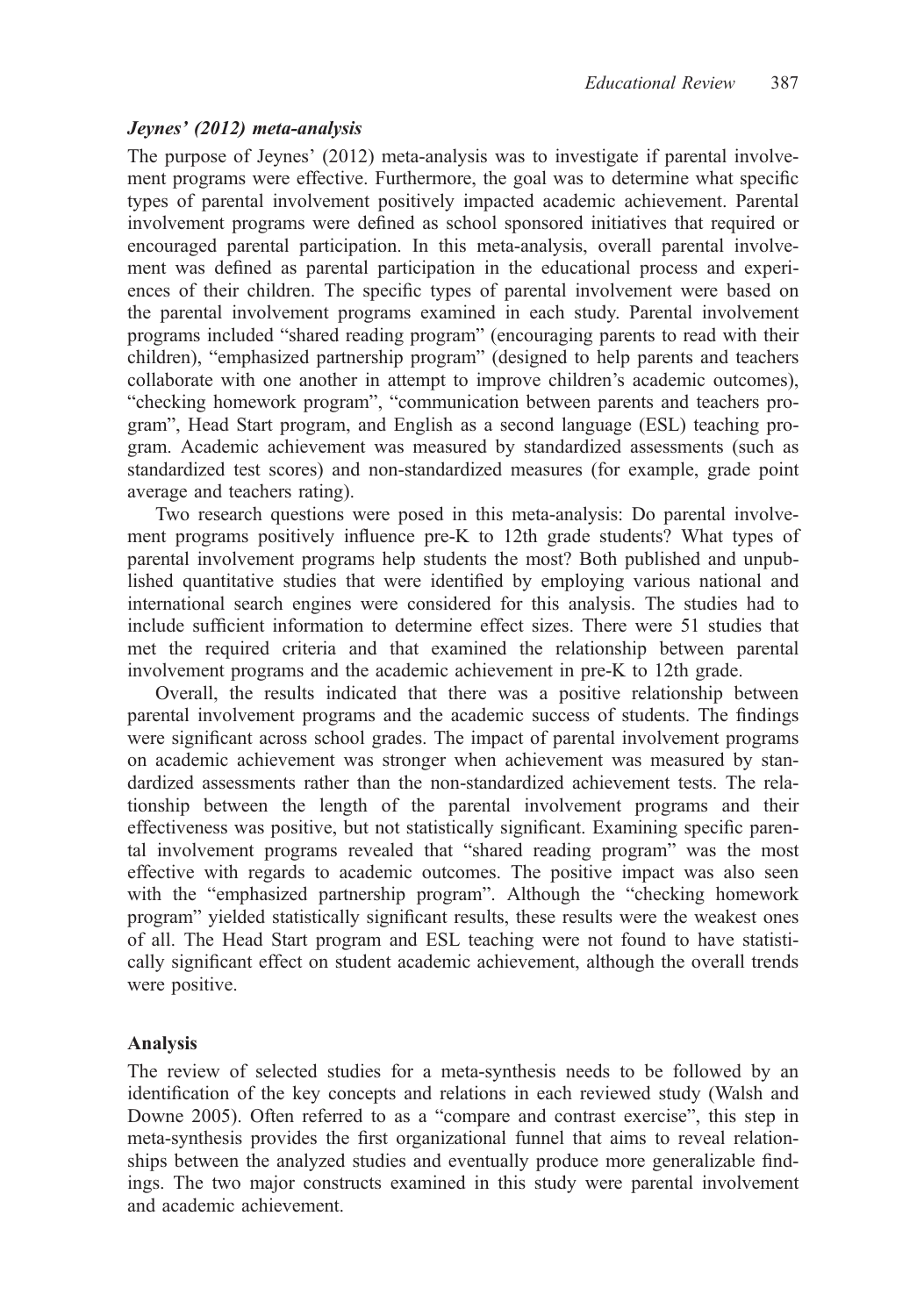| Table 1. Definitions of parental involvement included in meta-analyses. |                           |                  |                    |                 |                    |                  |                            |                                 |                   |
|-------------------------------------------------------------------------|---------------------------|------------------|--------------------|-----------------|--------------------|------------------|----------------------------|---------------------------------|-------------------|
| Studies<br>Definition of parental<br>involvement                        | Fan and<br>Chen<br>(2001) | Jeynes<br>(2003) | Jeynes<br>$(2005)$ | Erion<br>(2005) | Senechal<br>(2008) | Jeynes<br>(2007) | Pattal<br>et al.<br>(2008) | Hill and<br>$Tyson$<br>$(2009)$ | Jeynes<br>(20012) |
| Parent-child communication about school                                 |                           |                  |                    |                 |                    |                  |                            |                                 |                   |
| Home-supervision                                                        |                           |                  |                    |                 |                    |                  |                            |                                 |                   |
| Checking homework                                                       |                           |                  |                    |                 |                    |                  |                            |                                 | $^{+}$            |
| Homework assistance                                                     |                           |                  |                    | $^{+}$          |                    |                  |                            |                                 |                   |
| Education expectations and aspirations                                  |                           |                  |                    |                 |                    |                  |                            |                                 |                   |
| Attendance and participation in school                                  |                           |                  |                    |                 |                    |                  |                            |                                 |                   |
| activities                                                              |                           |                  |                    |                 |                    |                  |                            |                                 |                   |
| Reading with children                                                   |                           |                  |                    |                 | $^+$               |                  |                            |                                 |                   |
| Communication with school                                               | $\,{}^{+}\,$              |                  |                    |                 |                    |                  |                            |                                 | $^+$              |
| Parenting style                                                         |                           |                  |                    |                 |                    | $^+$             |                            |                                 |                   |
| Parental attitudes toward education                                     |                           |                  |                    |                 |                    |                  |                            | $^{+}$                          |                   |
|                                                                         |                           |                  |                    |                 |                    |                  |                            |                                 |                   |

| ֡֡֡<br>n mata a<br>י<br>י                                         |  |
|-------------------------------------------------------------------|--|
|                                                                   |  |
| $\sim$                                                            |  |
| ֕                                                                 |  |
| ֚֚֚֡֕<br>ł<br>֖֖֖֖֖֧֖֧֪֪ׅ֧֚֚֚֚֚֚֚֚֚֚֚֚֚֚֚֚֚֚֚֚֚֚֚֚֚֚֚֚֚֚֬֝֓֞֝֓֞֝֬ |  |
| I                                                                 |  |
| くくら<br>$\frac{1}{2}$<br>l                                         |  |
| ï                                                                 |  |
| I<br>֧֧֧ׅ֧֚֚֚֚֚֚֚֚֚֚֚֚֚֚֚֚֚֚֚֚֚֚֚֚֚֚֚֚֚֚֚֚֝֜<br>I                 |  |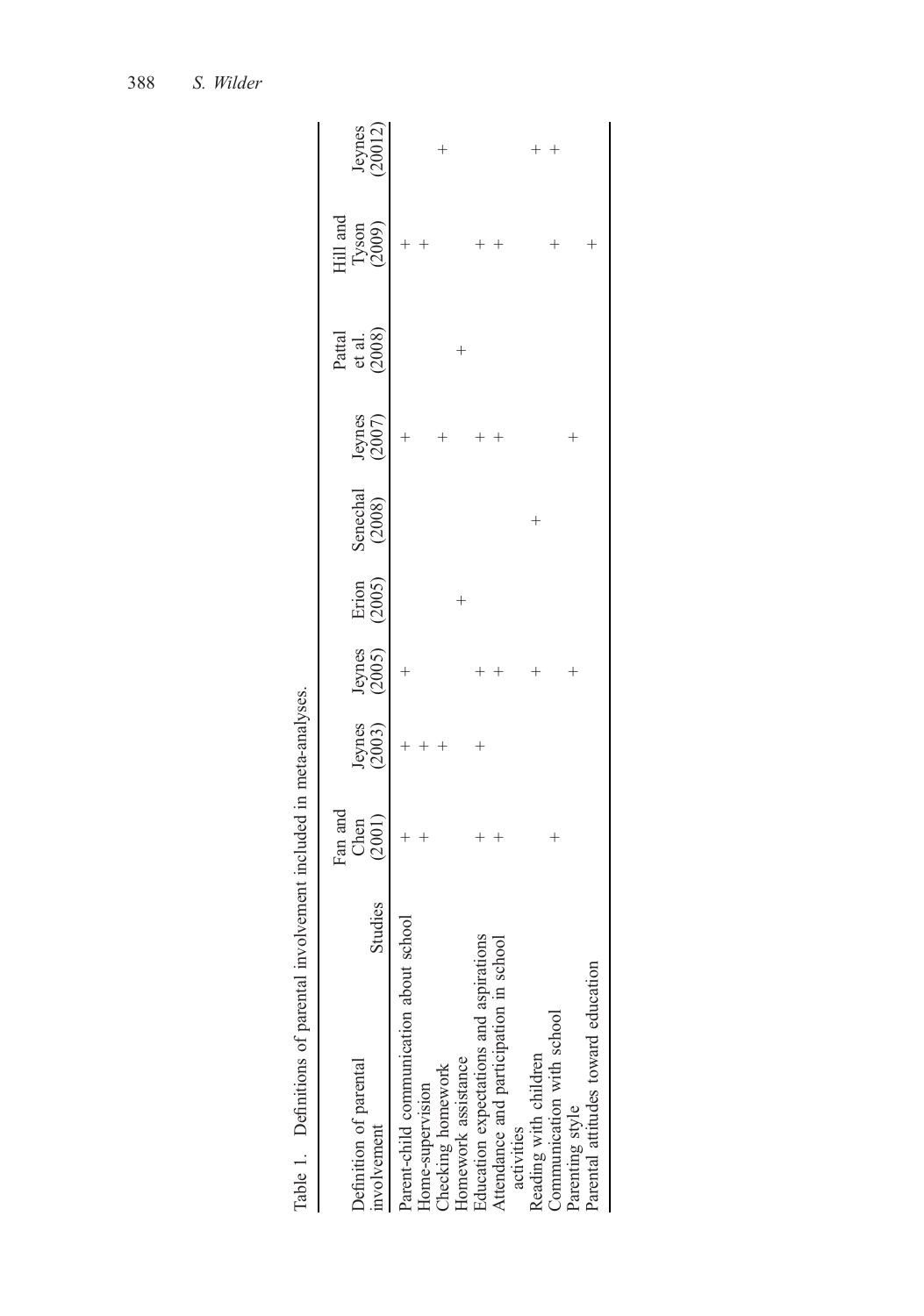| Measures of academic<br>achievement                                                                                                                                                                                                                    | tudies | Fan and<br>Chen<br>(2001) | Jeynes<br>(2003) | Jeynes<br>(2005) | Erion<br>2005) | Senechal<br>(2008) | Jeynes<br>(2007) | Pattal<br>et al.<br>(2008) | $\begin{array}{c} \textrm{Hill and}\\ \textrm{Tyson}\\ (2009) \end{array}$ | Jeynes<br>(20012) |
|--------------------------------------------------------------------------------------------------------------------------------------------------------------------------------------------------------------------------------------------------------|--------|---------------------------|------------------|------------------|----------------|--------------------|------------------|----------------------------|----------------------------------------------------------------------------|-------------------|
| Parent and student attitudes toward<br>Class grade<br>Curricular-based test scores<br>Homework completion rate<br>Standardized test scores<br>Advanced placement<br>Grade point average<br>Teacher's ratings<br>Reading acquisition<br>Student conduct |        |                           |                  |                  |                |                    |                  |                            |                                                                            |                   |

| irec of academic achievement included in meta-analyce<br>;<br>$\mathbf{I}$ |
|----------------------------------------------------------------------------|
| J<br>:<br>:                                                                |
|                                                                            |
| i<br>I<br>ו<br>ו<br>I                                                      |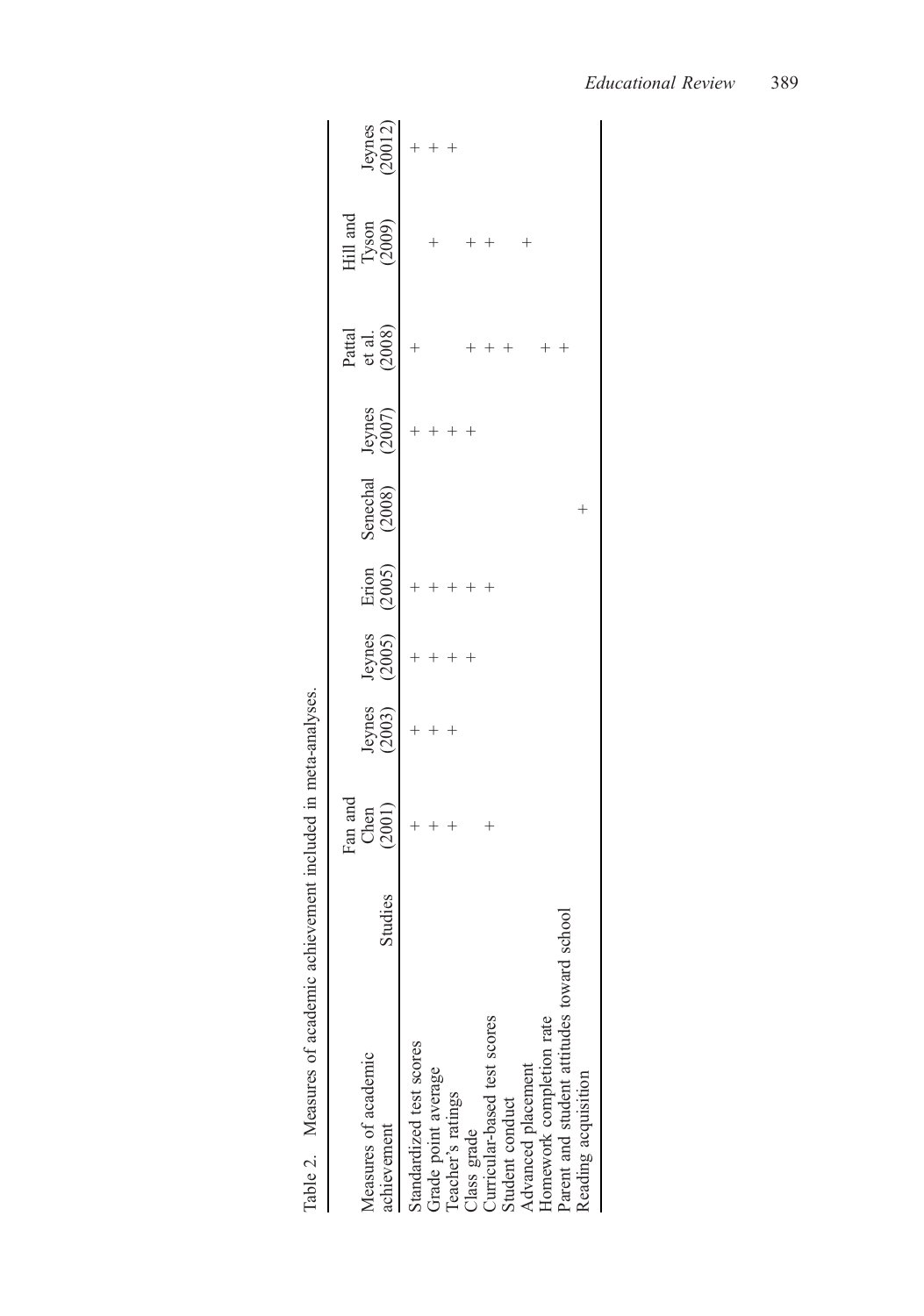| Category Name                                  | Category Description                                                                                                                          |
|------------------------------------------------|-----------------------------------------------------------------------------------------------------------------------------------------------|
| Parental involvement -<br>academic achievement | Parental involvement has a positive impact on academic<br>achievement.                                                                        |
| Home supervision                               | Parents establishing and enforcing rules regarding school<br>and home/leisure activities has positive impact on academic<br>achievement.      |
| Parental participation                         | Parents attending and participating in school activities has<br>positive impact on academic achievement.                                      |
| Parental expectations                          | Parental expectations for their children's academic<br>achievements have positive impact on academic<br>achievement.                          |
| Homework assistance                            | Parents providing their children with homework assistance<br>has positive impact on academic achievement.                                     |
| Standardized assessment                        | The relationship between parental involvement and academic<br>achievement is strongest if achievement is measured by<br>standardized testing. |
| Measures of achievement                        | Relationship between parental involvement and academic<br>achievement is generalizable across various measures of<br>achievement.             |
| Subject area                                   | Relationship between parental involvement and academic<br>achievement is generalizable across various subject areas.                          |
| Grade level                                    | Relationship between parental involvement and academic<br>achievement is generalizable across grade levels.                                   |
| Ethnicity                                      | Relationship between parental involvement and academic<br>achievement is generalizable across different ethnic groups.                        |

Table 3. Categories that emerged from open-coding.

In general terms, parental involvement may be defined as parental participation in the educational processes and experiences of their children (Jeynes 2007). However, this construct appears to have adopted various definitions based primarily on researchers' understandings of parental involvement and research questions guiding their studies. The most prominent parental involvement components in the analyzed meta-analyses were communication between parents and children regarding school, checking and helping with homework, parental educational expectations and aspirations for their children, and attendance and participation in school activities. As for the measures of academic achievement, they can generally be divided in two broad categories: standardized tests and non-standardized assessments. The most common non-standardized measures included in the meta-analyses were grade point average, class grade, test grade, and teachers' ratings regarding both students' academic performance and their behavior. The detailed representation of how each meta-analysis defined parental involvement and academic achievement can be found in Tables 1 and 2, respectively.

The process of identification of key concepts is followed by a phase of metasynthesis that involves qualitatively analyzing the findings of each unit of analysis, in this case meta-analysis. The purpose of this phase is to attempt to translate one study findings into another, with a goal of having more refined results emerge (Walsh and Downe 2005). With this intention in mind, the result and discussion sections of each meta-analysis were analyzed using an open-coding approach (Corbin and Strauss 2007). This process revealed 10 categories, given in Table 3, concerning the relationship between parental involvement and academic achievement.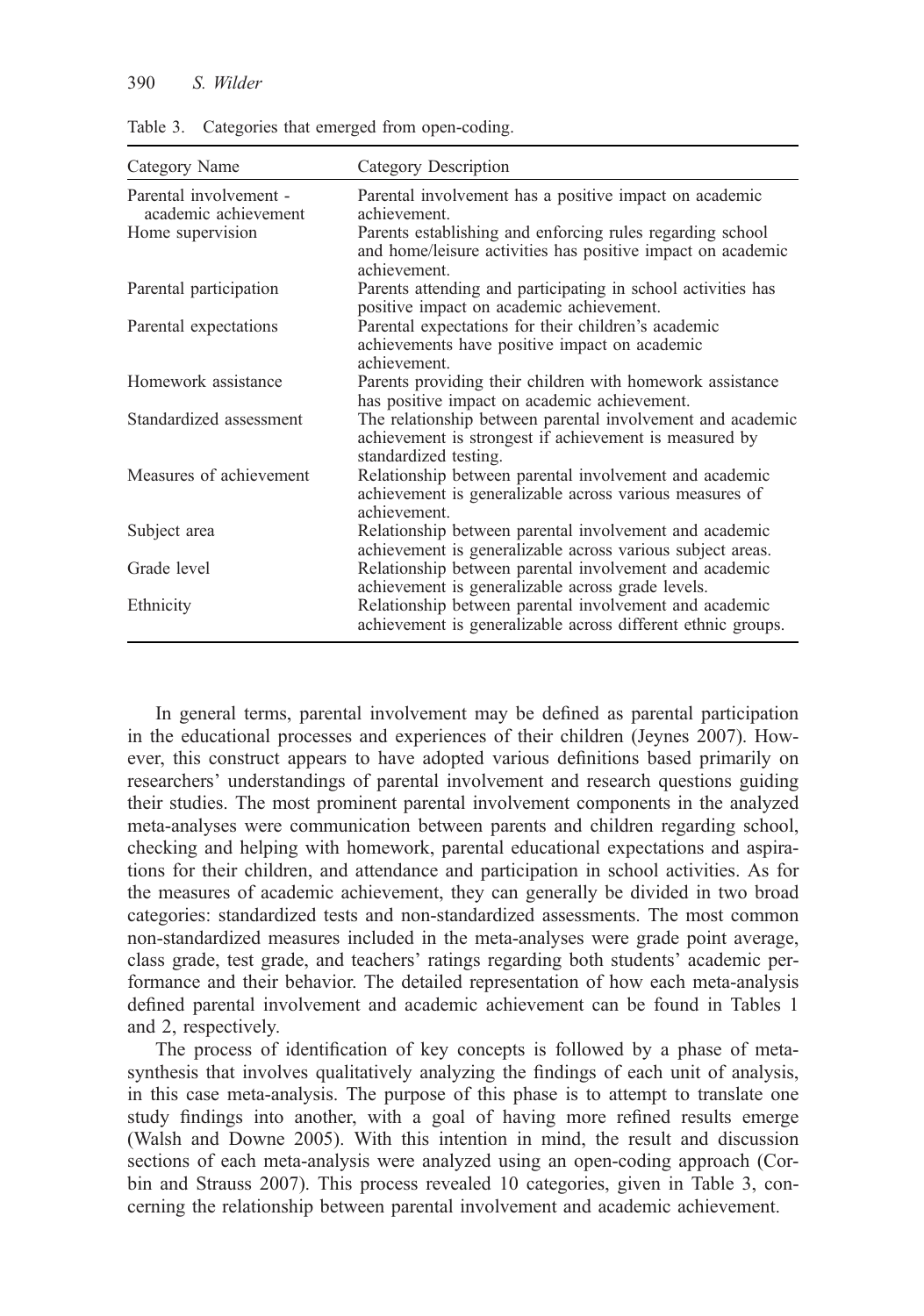| Table 4. Correlation matrix.    |         |                                                                          |                  |                  |                 |                    |                                |                                |                                                                       |                   |
|---------------------------------|---------|--------------------------------------------------------------------------|------------------|------------------|-----------------|--------------------|--------------------------------|--------------------------------|-----------------------------------------------------------------------|-------------------|
| Findings of meta-<br>analyses   | Studies | $\begin{array}{c} \rm{Fan\ and} \\ \rm{Chen} \\ \rm{(2001)} \end{array}$ | Jeynes<br>(2003) | Jeynes<br>(2005) | Erion<br>(2005) | Senechal<br>(2008) | Jeynes<br>(2007)               | Pattal<br>et al.<br>(2008)     | $\begin{array}{c} \rm Hill\;and\\ \rm Tyson\\ \rm (2009) \end{array}$ | Jeynes<br>(20012) |
| Parental involvement - academic |         |                                                                          | $^{+}$           | $^{+}$           |                 |                    |                                |                                |                                                                       | $^{+}$            |
| Home supervision<br>achievement |         |                                                                          |                  |                  |                 |                    | $\begin{array}{c} \end{array}$ | $^{+}$                         |                                                                       |                   |
| Parental participation          |         |                                                                          |                  |                  |                 |                    | $+$                            |                                |                                                                       |                   |
| Parental expectations           |         |                                                                          |                  |                  |                 |                    |                                |                                |                                                                       |                   |
| Homework assistance             |         |                                                                          |                  |                  |                 |                    |                                |                                |                                                                       |                   |
| Standardized assessment         |         |                                                                          |                  |                  |                 |                    |                                |                                |                                                                       |                   |
| Measures of achievement         |         |                                                                          |                  |                  |                 |                    |                                |                                |                                                                       |                   |
| Subject area<br>Grade level     |         |                                                                          |                  |                  |                 |                    |                                | I                              |                                                                       |                   |
|                                 |         |                                                                          |                  |                  |                 | $^+$               | $\mid$                         | $\begin{array}{c} \end{array}$ |                                                                       | $\,{}^{+}\,$      |
| Ethnicity                       |         |                                                                          |                  | $^+$             |                 |                    | $^{+}$                         |                                | $^{+}$                                                                |                   |
|                                 |         |                                                                          |                  |                  |                 |                    |                                |                                |                                                                       |                   |

| matrix.     |  |
|-------------|--|
| Correlation |  |
| 4           |  |
| Table       |  |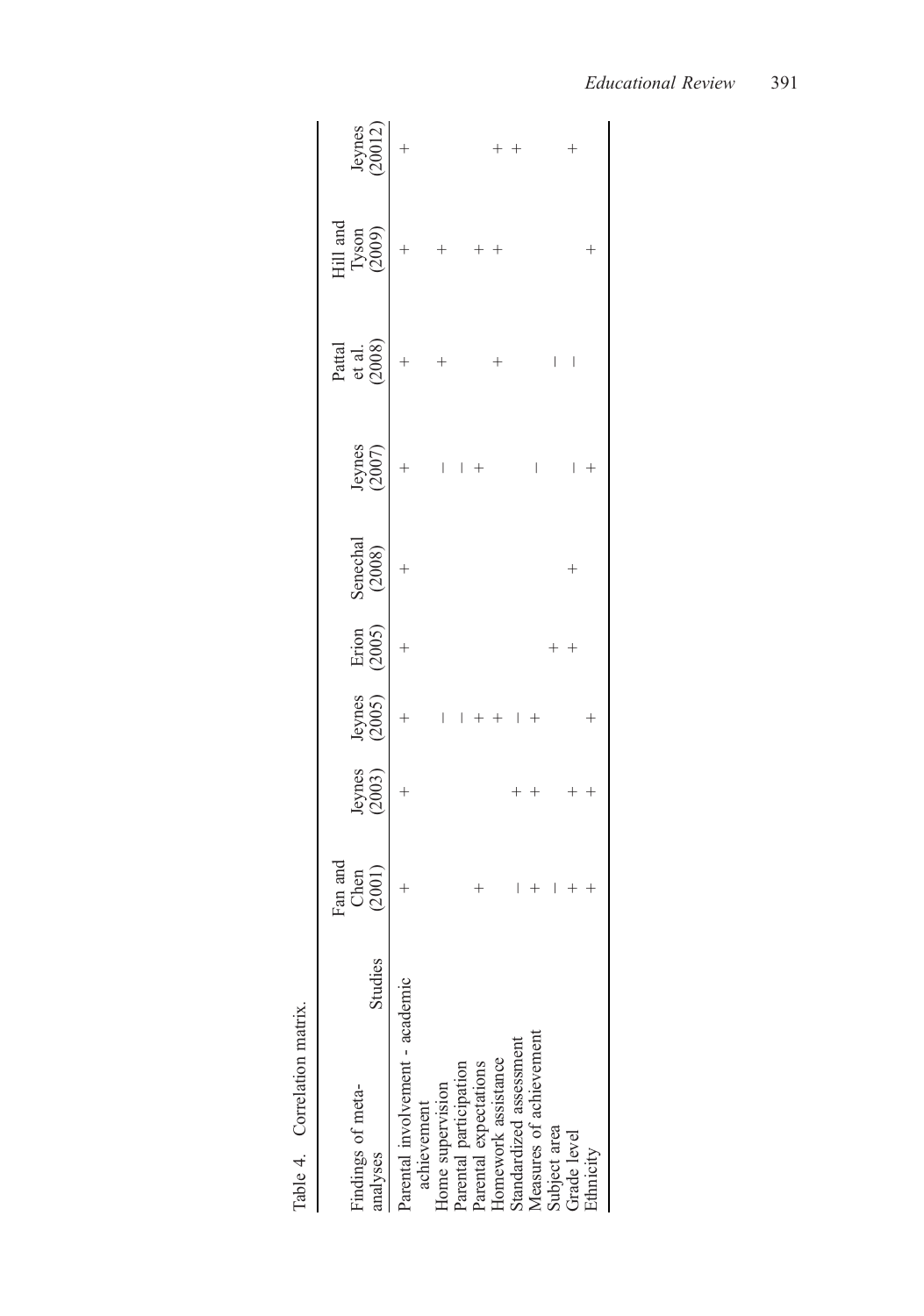The categories were deemed relevant and subsequently included in the correlation matrix, given in Table 4, only if at least two meta-analyses examined the relationship that led to that category. The trends in effect sizes were reported in the correlation matrix as the symbol "+" if the effect size supported the indicated finding, or "–", if it did not. There was no symbol included if the meta-analysis did not consider a research question corresponding to the indicated finding.

#### **Discussion**

#### Research question 1

There were several findings regarding the relationship between parental involvement and student academic achievement that were supported by the majority of metaanalyses included in this meta-synthesis. In addition to the strong positive relationship between the two constructs regardless of the definition of parental involvement, the findings of this meta-synthesis revealed that this relationship was the strongest if parental involvement was defined as parental expectations for academic achievement of their children. Parental expectations reflect parents' beliefs and attitudes toward school, teachers, subjects, and education in general. As children are likely to harbor similar attitudes and beliefs as their parents, having high parental expectations appears vital for academic achievement of children.

The findings regarding the impact of parental involvement when it was defined as homework assistance, or at least homework checking, were surprising, especially taking into account that one of the most commonly practiced forms of at-home involvement is homework assistance (Pezdek, Berry, and Renno 2002). The synthesized findings implied that there was no positive relationship between homework assistance and student academic achievement. In some instances, homework assistance was even negatively correlated with student achievement (Hill and Tyson 2009; Jeynes 2005). One of the plausible explanations of these results is that most parents are not trained to teach certain concepts, regardless of their difficulty, or they may not be familiar with appropriate teaching methods. In either case, students are not likely to benefit much from this type of involvement.

The level of homework involvement may also be greatly influenced by children's need and request to receive the assistance from their parents. It has been noted that even higher involved parents are less likely to become involved in their children's homework assignments unless they are approached by their child or the child appears to need their help (Zellman and Waterman 1998). It is also likely that students who are struggling academically represent the majority of children requesting parental assistance in homework, which could help explain negative trends between homework involvement and academic achievement. This leads to another possible explanation regarding negative correlations between the two constructs. Lower achieving students who are struggling academically may influence their parents to become more involved in their education (McNeal 2012). This may also contribute to understanding of contradictory results regarding the effects of home supervision on academic achievement. It is conceivable that certain aspects of home supervision, such as setting the rules regarding school and home activities, are prompted by low academic achievement of children.

Furthermore, the results of the meta-synthesis suggested that parental involvement plays a significant role in children's academic achievement regardless of their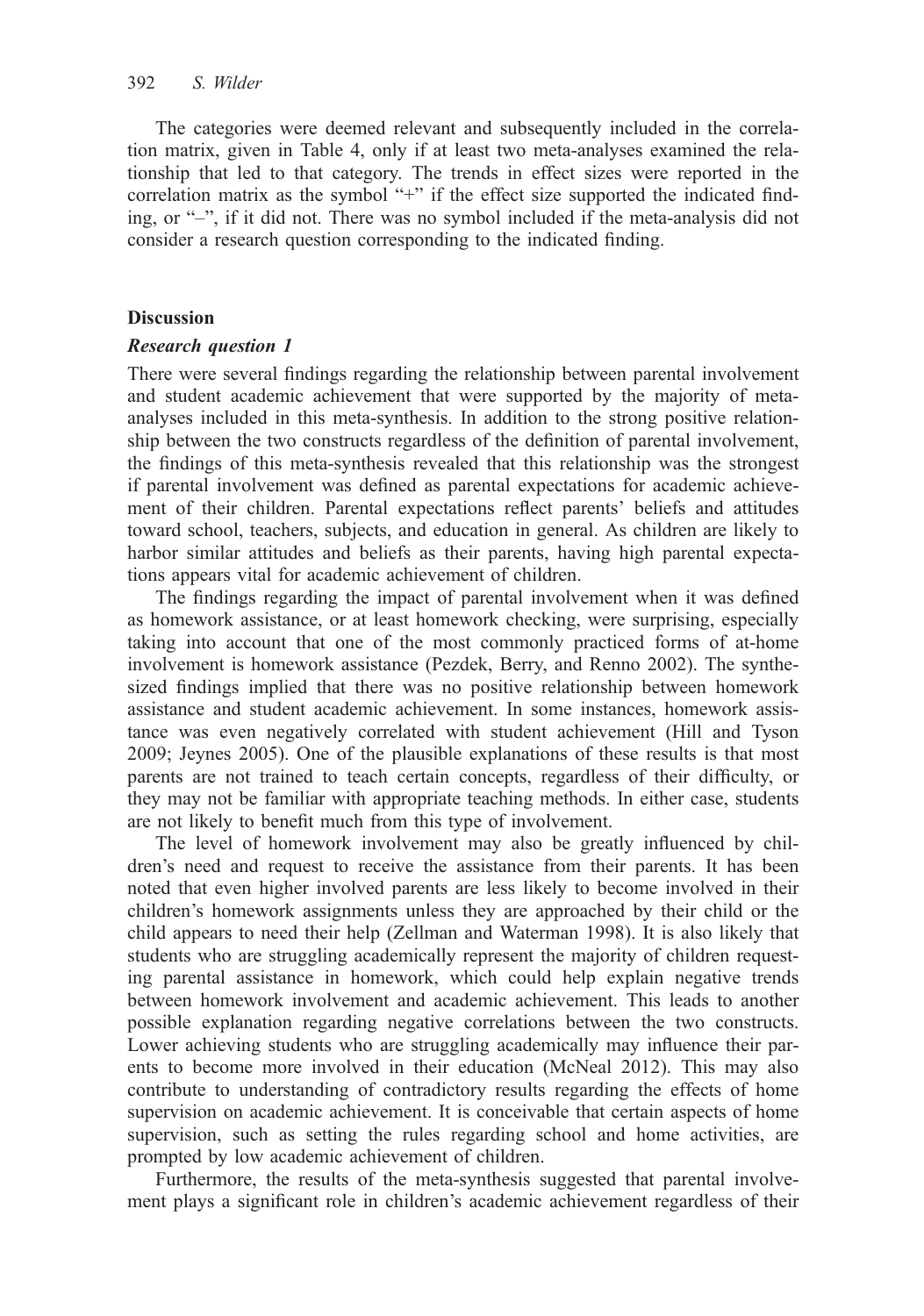grade level. Exceptions are noted in a couple of meta-analyses that suggested that parental involvement appeared to have a more significant impact at elementary level, than in later grades (Jeynes 2007; Patall, Cooper, and Robinson 2008). Some of the possible rationales for these results include parents having better mastery of subjects in earlier grades and higher chances of affecting still relatively undeveloped study habits and skills (Patall, Cooper, and Robinson 2008). Additionally, entering adolescence, which usually occurs during middle school, is the period when children attempt to become independent from their parents (Gutman and Midgley 2000). Therefore, parental involvement that does not support this aspect of children's development may not be welcomed and it may even result in negative academic outcomes.

Finally, all the studies that examined the effect of ethnicity on the relationship between parental involvement and student academic achievement were consistent in their findings that this relationship is generalizable across race. This is an important finding, because it confirms that parental involvement may significantly contribute to reducing the achievement gap between different ethnic groups (Jeynes 2005). However, while the results of the meta-analyses confirmed the positive impact of parental involvement on achievement regardless of the ethnicity of students, some of these findings indicated that the impact was stronger for certain ethnic groups (Jeynes 2003). The strength of this impact also varied based on the type of parental involvement. This, however, was not the primary focus of these studies. Therefore, additional research may be needed in order to explain the differences in the effects of parental involvement on achievement across various ethnic groups. One of the commonly offered explanations of these differences is based on different ethnic backgrounds having different beliefs regarding parental role in children's education. The variation in the relationships between different components of parental involvement and academic outcomes, and the varying strength of these relationships based on the ethnicity of parents, imply that parental involvement needs to be defined and evaluated while keeping in mind a mixture of cultural and individual characteristics of parents and children in different ethnic groups. "A one-size-fits-all approach to the design of PI [parental involvement] interventions is very likely to fail in diverse densely populated, urban centers" (Fantuzzo, Davis, and Ginsburg 1995, 273).

# Research questions 2 and 3

The ancillary research questions in this meta-synthesis were concerned with the impact of multiple definitions of parental involvement and various measures of student scholastic performance on the relationship between parental involvement and academic achievement. The results of the meta-synthesis indicated that this relationship was positive regardless of how parental involvement was defined. Furthermore, the relationship between parental involvement and student academic achievement was found to be consistent across various measures of achievement. The manner of assessing student scholastic performance did not seem to impact the existence of the relationship between parental involvement and academic achievement. It did, however, affect the strength of that relationship. More specifically, the impact of parental involvement on student performance may be significantly stronger if there is a more global measure of the achievement, for example, grade point average, rather than a specific measure, such as a grade on an in-class achievement test. Use of non-conventional measures of academic achievement, such as teachers' ratings of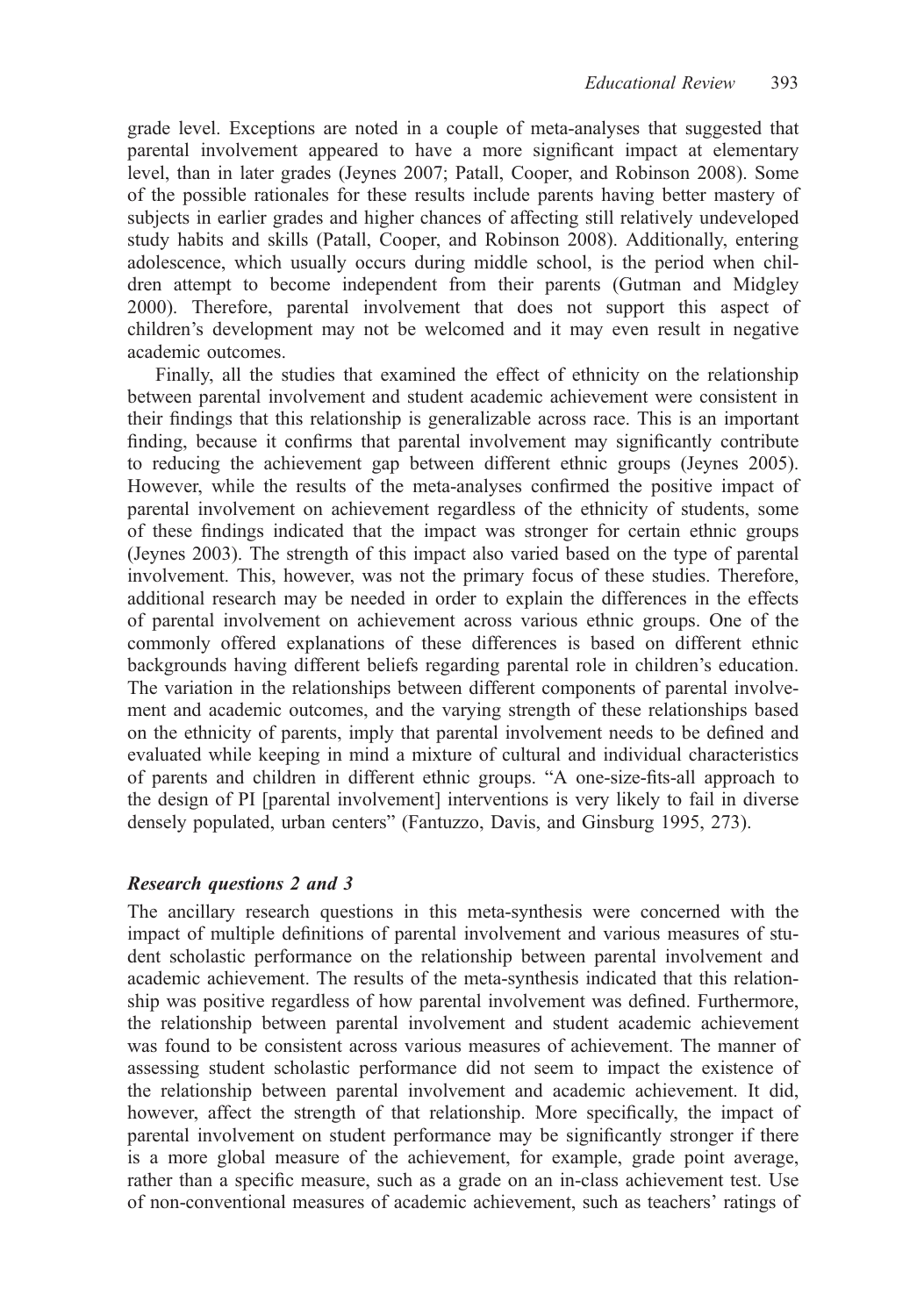students' overall academic progress compared with their peers (Englund et al. 2004), or interviews with students, parents, or teachers, may influence the reliability of findings and result in unexpected and less accurate interpretations of this impact (Mattingly et al. 2002).

The synthesized findings were inconclusive with regards to the type of the assessment used in measuring academic achievement. For example, while some studies reported stronger impact of parental involvement on academic achievement when standardized tests were used to assess that achievement, others showed a greater effect if non-standardized measures, such as grade point average or teacher ratings, were employed. The stronger positive relationship favoring standardized tests may be explained by their nature. The material coverage on standardized tests is more extensive than on the in-class, curriculum-based tests. Involved parents may provide broader academic information that is more likely to appear on standardized, rather than on non-standardized measures (Jeynes 2003). However, the trends concerning a stronger relationship between parental involvement and academic achievement as measured by non-standardized assessments, such as grades, grade point average, and teacher ratings, can be rationalized by the belief that involved parents are inclined to focus on the classroom based assignments, and their involvement may influence teachers' perceptions, and to some extent, even grading of their child (Jeynes 2005).

A lack of consistency in findings was also evident when parental involvement was defined by home supervision, which for the most part consisted of establishing and enforcing the rules regarding school and home activities, and providing opportunities and environment conducive to learning. While some studies acknowledged a moderate impact of this type of parental involvement on academic achievement (Hill and Tyson 2009; Patall, Cooper, and Robinson 2008), few others found no significant effect (Jeynes 2005, 2007).

How subject area affects the relationship between parental involvement and student academic achievement is still underexplored, and the existing findings seem contradictory. In particular, some results concerning the impact of parental involvement on achievement appear to be generalizable across the subject area (Erion 2006), while the others suggest that the strength of that impact vary for various disciplines (Fan and Chen 2001; Patall, Cooper, and Robinson 2008). However, the comparisons of these findings may not be completely valid, as multiple definitions of parental involvement and measures of academic achievement may be moderating the relationship between the two constructs.

# Future work

While the findings of this meta-synthesis confirmed the significant role of parental involvement in children's academic achievement, there are still certain questions that may require deeper inquiry. The impact of parental involvement seems to hold across the various measures of academic achievement, but how the strength of that impact varies based on the assessment type remains unclear. There are plausible rationales for promoting both standardized and non-standardized measures in order to more effectively capture the impact of parental involvement on academic achievement, but there is still no sufficient evidence that confirms that one type of measure is more appropriate than the other.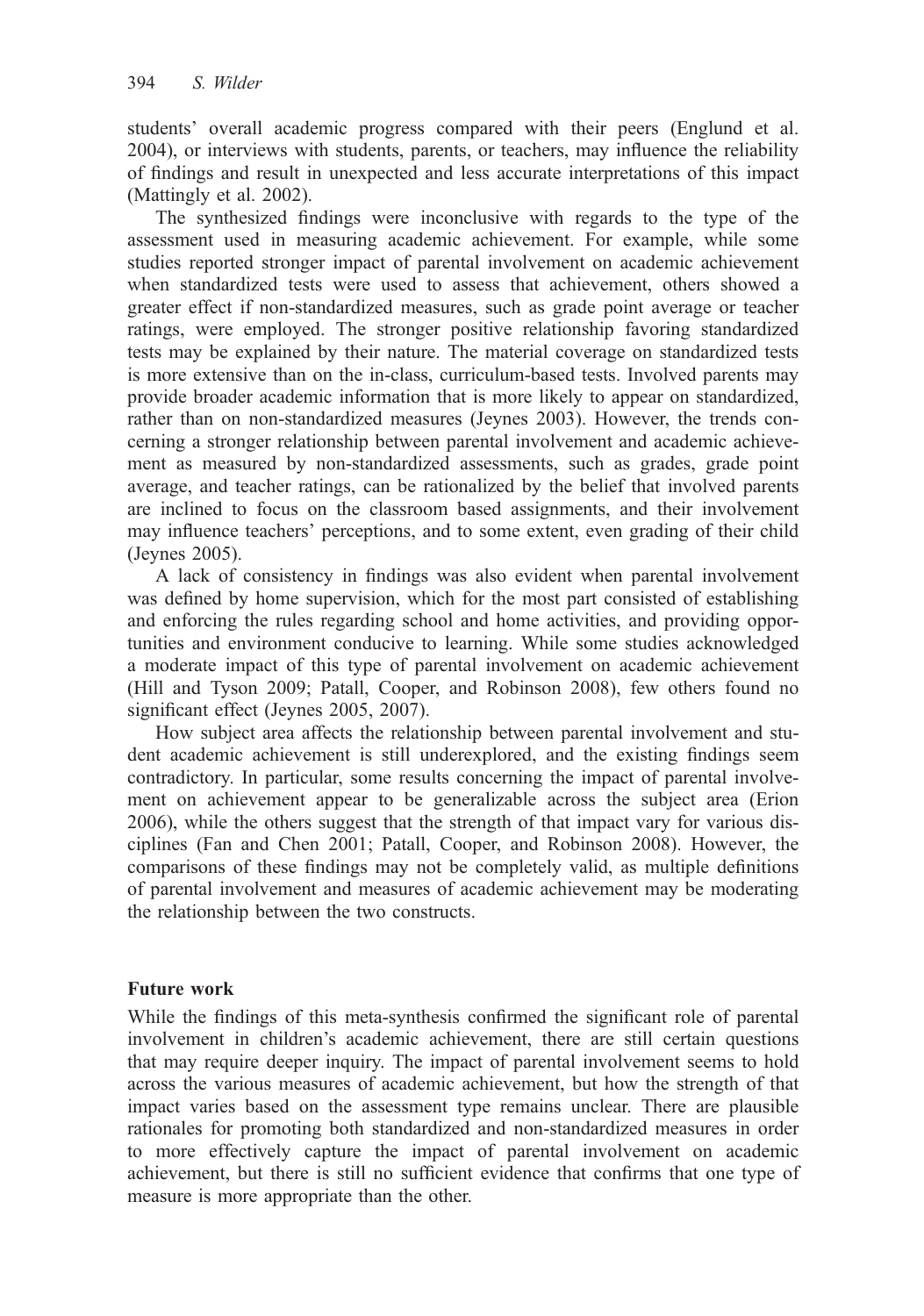Some components of parental involvement, such as home supervision or attending school activities, are relatively independent of any subject area. With that in mind, the contradictory results of just how big moderating effect subject area has on the relationship between parental involvement and achievement may not be that concerning. However, different types of parental involvement, such as parental expectations, may be closely tied with the subject area. Additional research exploring the effect of various disciplines on the impact of different components of parental involvement on academic achievement is needed.

Finally, a surprising, but often seen, lack of positive impact of homework involvement on children's academic outcomes warrants additional research. The purpose of this research is not to confirm or refute these findings. We are at the point where we have to accept the nature of the relationship between homework assistance and student academic performance. Providing an explanation of this relationship, however, needs to be based, not only on our beliefs and experiences as teachers or parents, but also on the empirically sound findings. Considering that the most commonly practiced form of parental involvement is homework assistance, it is imperative to conduct both quantitative and qualitative studies with intention of determining how this particular type of parental involvement can lead to improvement in academic performance of children.

#### References

- Andrews, Richard, and Wynne Harlen. 2006. "Issues in Synthesizing Research in Education." Educational Research 48 (3): 287–299.
- Barnett-Page, Elaine, and James Thomas. 2009. "Methods for the Synthesis of Qualitative Research: A Critical Review." BMC Medical Research Methodology 9 (August): 59.
- Corbin, Juliet, and Anselm Strauss. 2007. Basics of Qualitative Research: Techniques and Procedures for Developing Grounded Theory. 3rd ed. Newbury Park, CA: Sage Publications.
- Domina, Thurston. 2005. "Leveling the Home Advantage: Assessing the Effectiveness of Parental Involvement in Elementary School." Sociology of Education 78 (July): 233–249.
- ED.gov. 2013. "No Child Left Behind." Accessed February 13. [http://www2.ed.gov/nclb/](http://www2.ed.gov/nclb/landing.jhtml) [landing.jhtml](http://www2.ed.gov/nclb/landing.jhtml).
- El Nokali, Nermeen E., Heather J. Bachman, and Elizabeth Votruba-Drzal. 2010. "Parent Involvement and Children's Academic and Social Development in Elementary School." Child Development 81 (3): 988–1005.
- Englund, Michelle M., Amy E. Luckner, J. L. Gloria, Whaley, and Byron Egeland. 2004. "Children's Achievement in Early Elementary School: Longitudinal Effects of Parental Involvement, Expectations, and Quality of Assistance." Journal of Educational Psychology 96 (4): 723–730.
- Erion, Joel R. 2006. "Parent Tutoring: A Meta-analysis. 2006." Education and Treatment of Children 29 (1): 79–106.
- Fan, Xitao, and Michael Chen. 2001. "Parent Involvement and Students' Academic Achievement: A Meta-analysis." Educational Psychology Review 13 (1): 1–22.
- Fantuzzo, John W., Gwendolyn Y. Davis, and Marika D. Ginsburg. 1995. "Effects of Parent Involvement in Isolation or in Combination with Peer Tutoring on Student Self-concept and Mathematics Achievement." Journal of Educational Psychology 87 (2): 272–281.
- Gonzales-DeHass, Alyssa R., Patricia P. Willems, Marie F. Doan, and Holbein. 2005. "Examining the Relationships between Parental Involvement and Student Motivation." Educational Psychology Review 17 (2): 99–123.
- Graves Jr, Scott L., and Lynda Brown Wright. 2011. "Parent Involvement at School Entry: A National Examination of Group Differences and Achievement." School Psychology International 32 (1): 35–48.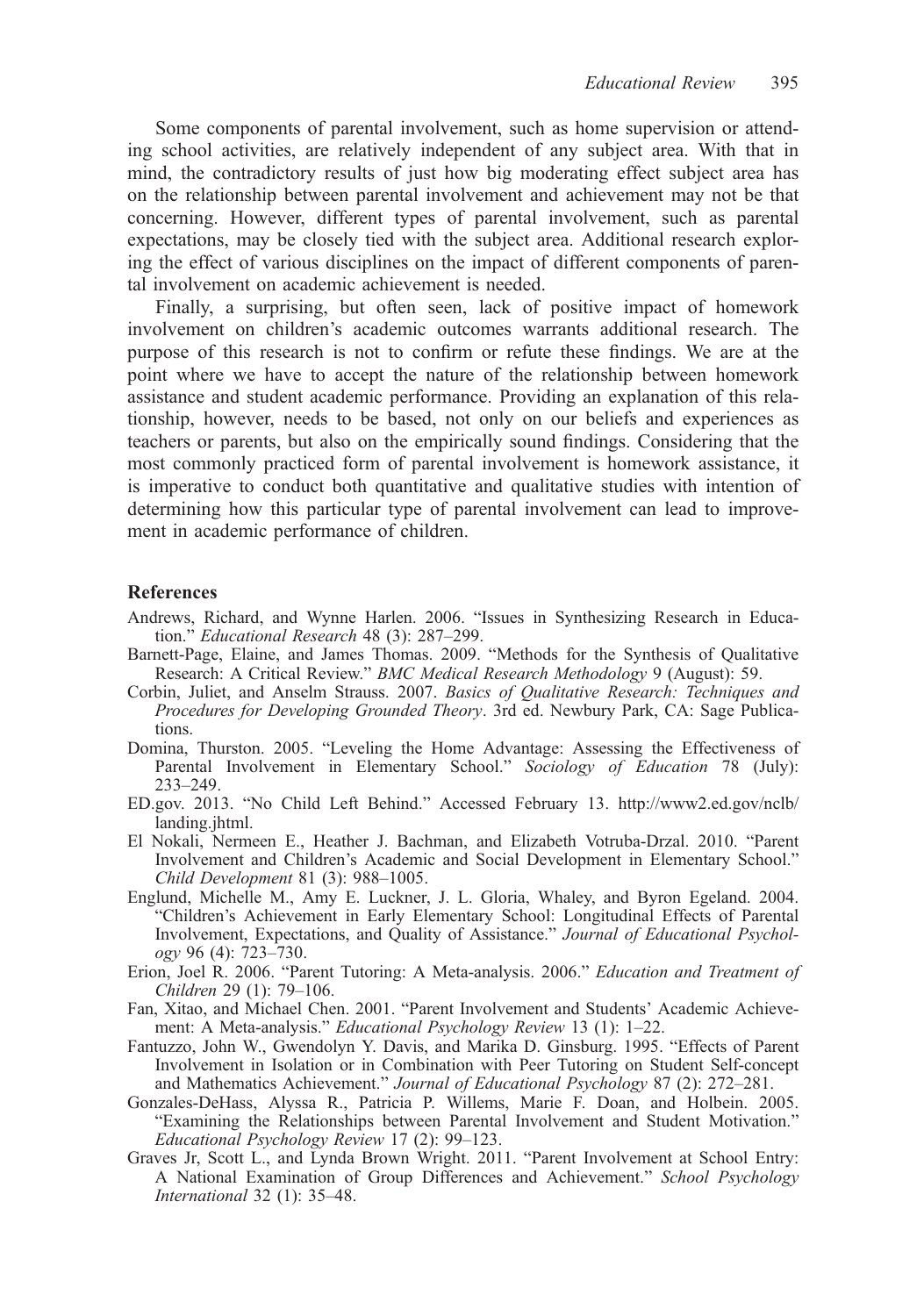- Grolnick, Wendy S., and Maria L. Slowiaczek. 1994. "Parents' Involvement in Children's Schooling: A Multidimensional Conceptualization and Motivational Model." Child Development 65 (1): 237–252.
- Gutman, Leslie M., and Carol Midgley. 2000. "The Role of Protective Factors in Supporting Academic Achievement of Poor African American Students during the Middle School Transition." Journal of Youth and Adolescence 29 (2): 223–249.
- Hill, Nancy E., and Diana F. Tyson. 2009. "Parental Involvement in Middle School: A Meta-analytic Assessment of the Strategies that Promote Achievement." Developmental Psychology 45 (3): 740–763.
- Izzo, Charles V., Roger P. Weissberg, Wesley J. Kasprow, and Michael Fendrich. 1999. "A Longitudinal Assessment of Teacher Perceptions of Parent Involvement in Children's Education and School Performance." American Journal of Community Psychology 27 (6): 817–839.
- Jeynes, William H. 2003. "A Meta-analysis: The Effects of Parental Involvement on Minority Children's Academic Achievement." Education and Urban Society 35 (2): 202–218.
- Jeynes, William H. 2005. "A Meta-analysis of the Relation of Parental Involvement to Urban Elementary School Student Academic Achievement." Urban Education 40 (3): 237–269.
- Jeynes, William H. 2007. "The Relationship between Parental Involvement and Urban Secondary School Student Achievement: A Meta-analysis." Urban Education 42 (1): 82–110.
- Jeynes, William H. 2012. "A Meta-analysis of the Efficacy of Different Types of Parental Involvement Programs for Urban Students." Urban Education 47 (4): 706–742.
- Kohl, Gwynne O., Liliana J. Lengua, and Robert J. McMahon. 2000. "Parent Involvement in School Conceptualizing Multiple Dimensions and Their Relations with Family and Demographic Risk Factors." Journal of School Psychology 38 (6): 501–523.
- Larocque, Michelle, Ira Kleiman, and Sharon M. Darling. 2011. "Parental Involvement: The Missing Link in School Achievement." Preventing School Failure 55 (3): 115-122.
- Major, Claire, and Maggi Savin-Badin. 2010. "Exploring the Relevance of Qualitative Research Synthesis to Higher Education Research and Practice." London Review of Education 8 (2): 127–140.
- Mattingly, Doreen J., Radmila Prislin, Thomas McKenzie, James L. Rodrigues, and Brenda Kayzar. 2002. "Evaluating Evaluations: The Case of Parent Involvement Programs." Review of Educational Research 72 (4): 549–576.
- McNeal Jr, Ralph B. 2012. "Checking In or Checking Out? Investigating the Parent Involvement Reactive Hypothesis." The Journal of Educational Research 105 (2): 79-89.
- Noblit, George W., and Dwight R. Hare. 1988. Meta-ethnography: Synthesising Qualitative Studies. Newbury Park, CA: Sage Publications.
- Patall, Erica A., Harris Cooper, and Jorgianne Civey Robinson. 2008. "Parent Involvement in Homework: A Research Synthesis." Review of Educational Research 78 (4): 1039–1101.
- Pezdek, Kathy, Tiffany Berry, and Paul A. Renno. 2002. "Children's Mathematics Achievement: The Role of Parents' Perceptions and Their Involvement in Homework." Journal of Educational Psychology 94 (4): 771–777.
- Senechal, Monique, and Laura Young. 2008. "The Effect of Family Literacy Interventions on Children's Acquisition of Reading from Kindergarten to Grade 3: A Meta-analytical Review." Review of Educational Research 78 (4): 880–907.
- Shaver, Ann V., and Richard T. Walls. 1998. "Effects of Title I Parent Involvement on Student Reading and Mathematics Achievement." Journal of Research and Development in Education 31 (2): 90–97.
- Strobel, Johannes, and Angela van Barneveld. 2009. "When is PBL More Effective? A Meta-synthesis of Meta-analyses Comparing PBL to Conventional Classrooms." The Interdisciplinary Journal of Problem-based Learning 3 (1): 44–58.
- Suri, Harsh, and David Clarke. 2009. "Advancements in Research Synthesis Methods: From a Methodologically Inclusive Perspective." Review of Educational Research 79 (1): 395–430.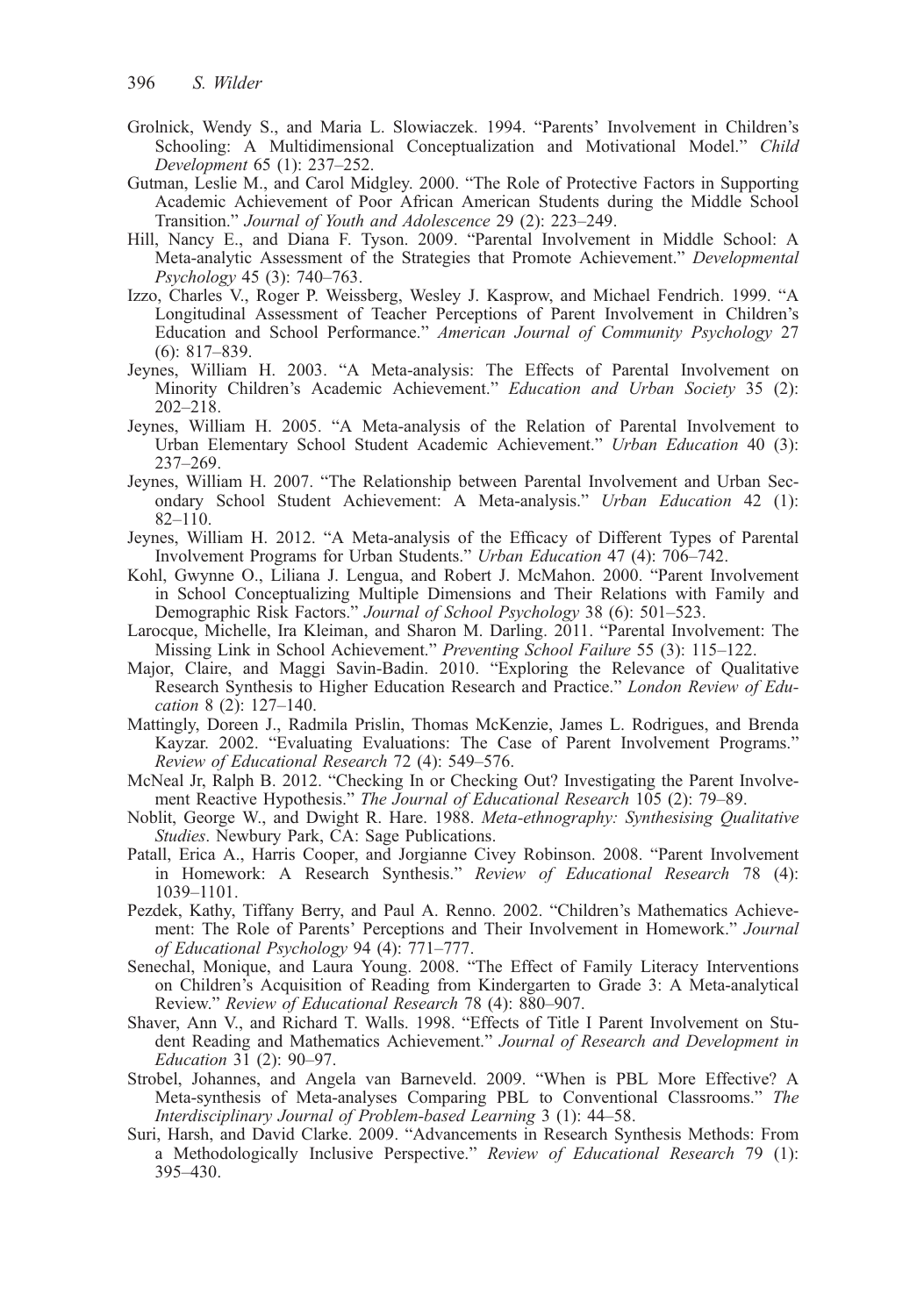- Topor, David R., Susan P. Keaner, Terri L. Shelton, and Susan D. Calkins. 2010. "Parent Involvement and Student Academic Performance: A Multiple Mediational Analysis." Journal of Prevention  $\&$  Intervention in the Community 38 (3): 183–197.
- Walsh, Dennis, and Soo Downe. 2005. "Meta-synthesis Method for Qualitative Research: A Literature Review." Journal of Advanced Nursing 50 (2): 204–211.
- Zellman, Gail L., and Jill M. Waterman. 1998. "Understanding the Impact of Parent School Involvement on Children's Educational Outcomes." Journal of Education Research 91 (6): 370–380.
- Zimmer, Lela. 2006. "Qualitative Meta-synthesis: A Question of Dialoguing with Texts." Journal of Advanced Nursing 53 (3): 311–318.